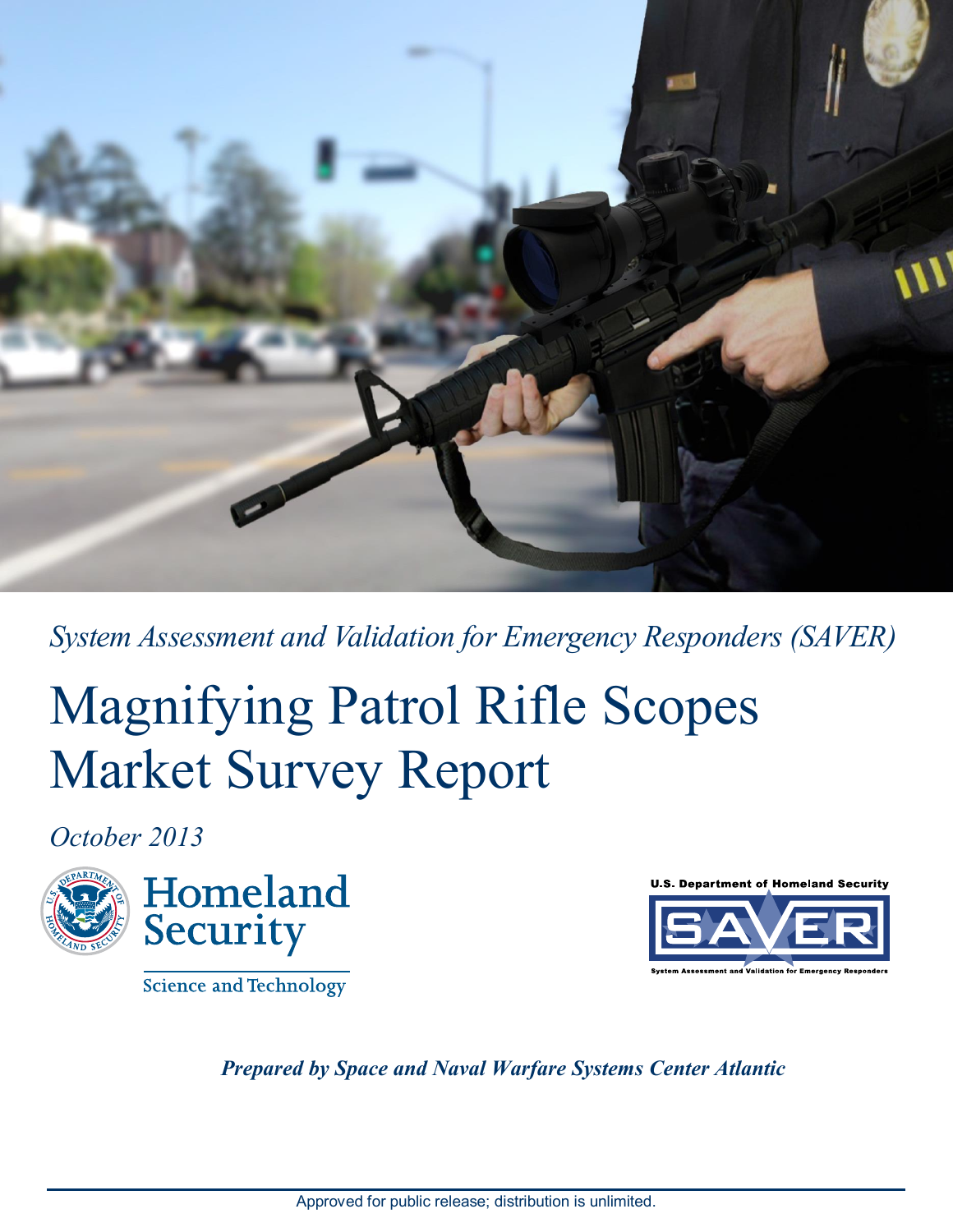The *Magnifying Patrol Rifle Scopes Market Survey Report* was funded under Interagency Agreement No. HSHQPM-12-X-00031 from the U.S. Department of Homeland Security, Science and Technology Directorate.

The views and opinions of authors expressed herein do not necessarily reflect those of the U.S. Government.

Reference herein to any specific commercial products, processes, or services by trade name, trademark, manufacturer, or otherwise does not necessarily constitute or imply its endorsement, recommendation, or favoring by the U.S. Government.

The information and statements contained herein shall not be used for the purposes of advertising, nor to imply the endorsement or recommendation of the U.S. Government.

With respect to documentation contained herein, neither the U.S. Government nor any of its employees make any warranty, express or implied, including but not limited to the warranties of merchantability and fitness for a particular purpose. Further, neither the U.S. Government nor any of its employees assume any legal liability or responsibility for the accuracy, completeness, or usefulness of any information, apparatus, product, or process disclosed; nor do they represent that its use would not infringe privately owned rights.

Photographs and illustrations included herein were provided by Space and Naval Warfare Systems Center Atlantic, unless otherwise noted.

Approved for public release; distribution is unlimited.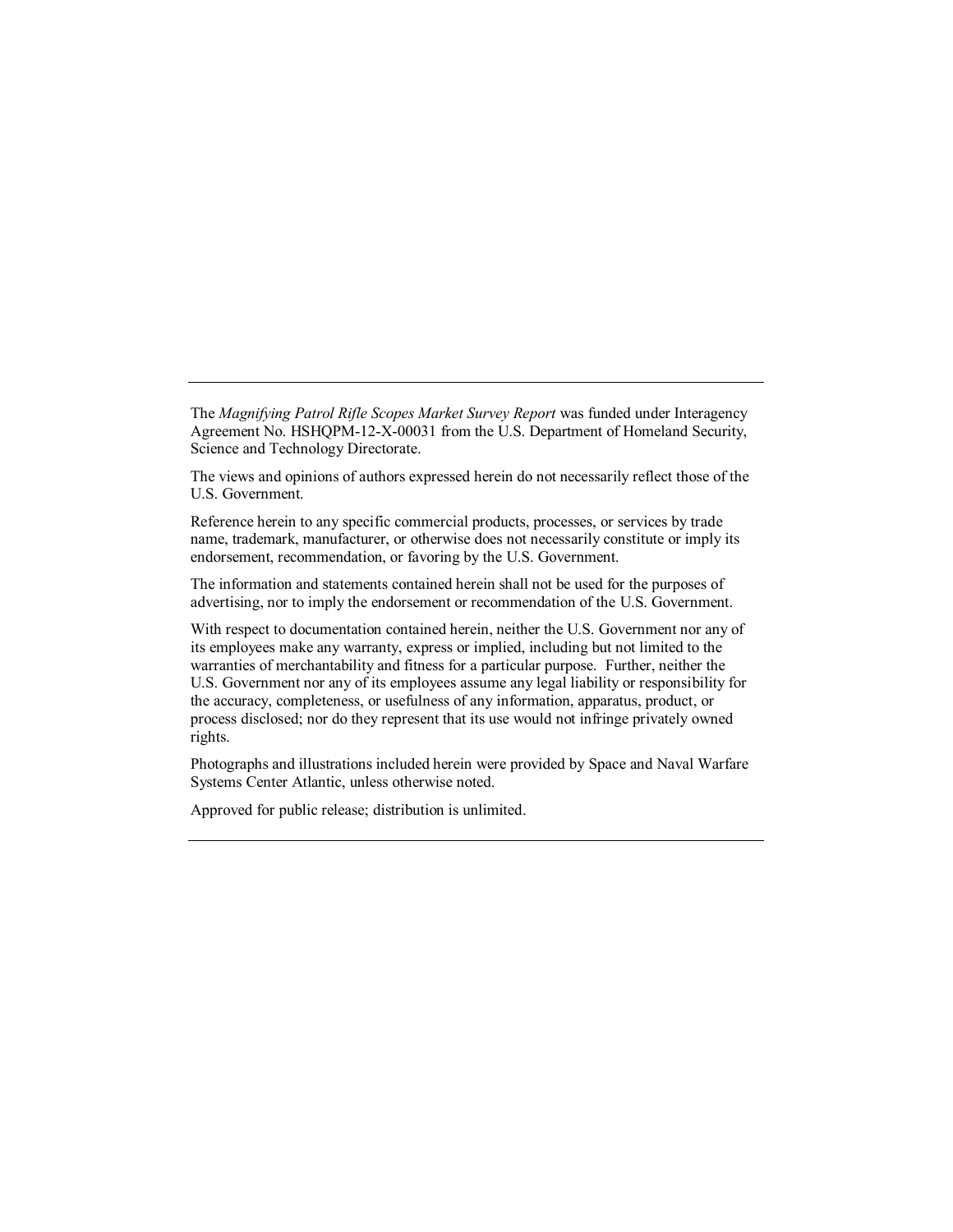### <span id="page-2-0"></span>**FOREWORD**

The U.S. Department of Homeland Security (DHS) established the System Assessment and Validation for Emergency Responders (SAVER) Program to assist emergency responders making procurement decisions. Located within the Science and Technology Directorate (S&T) of DHS, the SAVER Program conducts objective assessments and validations on commercial equipment and systems and provides those results along with other relevant equipment information to the emergency responder community in an operationally useful form. SAVER provides information on equipment that falls within the categories listed in the DHS Authorized Equipment List (AEL). The SAVER Program mission includes:

- Conducting impartial, practitioner-relevant, operationally oriented assessments and validations of emergency response equipment; and
- Providing information, in the form of knowledge products, that enables decision-makers and responders to better select, procure, use, and maintain emergency response equipment.

Information provided by the SAVER Program will be shared nationally with the responder community, providing a life- and cost-saving asset to DHS, as well as to Federal, state, and local responders.

The SAVER Program is supported by a network of Technical Agents who perform assessment and validation activities. Further, SAVER focuses primarily on two main questions for the emergency responder community: "What equipment is available?" and "How does it perform?"

As a SAVER Program Technical Agent, the Space and Naval Warfare Systems Center (SPAWARSYSCEN) Atlantic has been tasked to provide expertise and analysis on key subject areas, including communications, sensors, security, weapon detection, and surveillance, among others. In support of this tasking, SPAWARSYSCEN Atlantic conducted a market survey of commercially available magnifying patrol rifle scopes. Magnifying patrol rifle scopes fall under AEL reference number 03OE-02-BNOC titled Binoculars/Scopes.

Visit the SAVER section of the Responder Knowledge Base (RKB) website at <https://www.rkb.us/saver>for more information on the SAVER Program or to view additional reports on magnifying patrol rifle scopes or other technologies.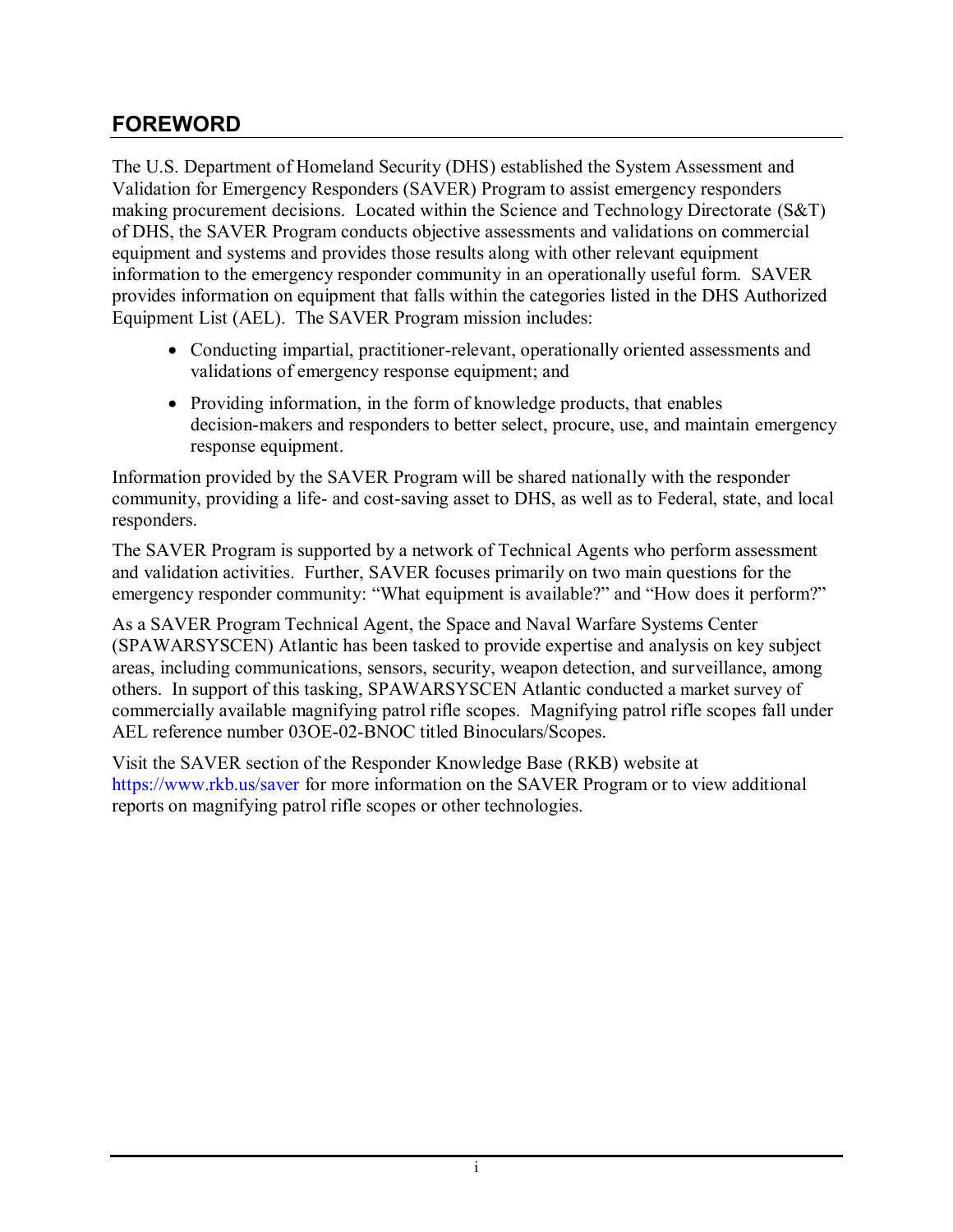#### <span id="page-3-0"></span>**POINTS OF CONTACT**

**SAVER Program U.S. Department of Homeland Security Science and Technology Directorate**  OTE Stop 0215 245 Murray Lane Washington, DC 20528-0215

E-mail: [saver@hq.dhs.gov](mailto:saver@hq.dhs.gov) Website:<https://www.rkb.us/saver>

#### **Space and Naval Warfare Systems Center Atlantic**

Advanced Technology and Assessments Branch P.O. Box 190022 North Charleston, SC 29419-9022

E-mail: [ssc\\_lant\\_saver\\_program.fcm@navy.mil](mailto:ssc_lant_saver_program.fcm@navy.mil)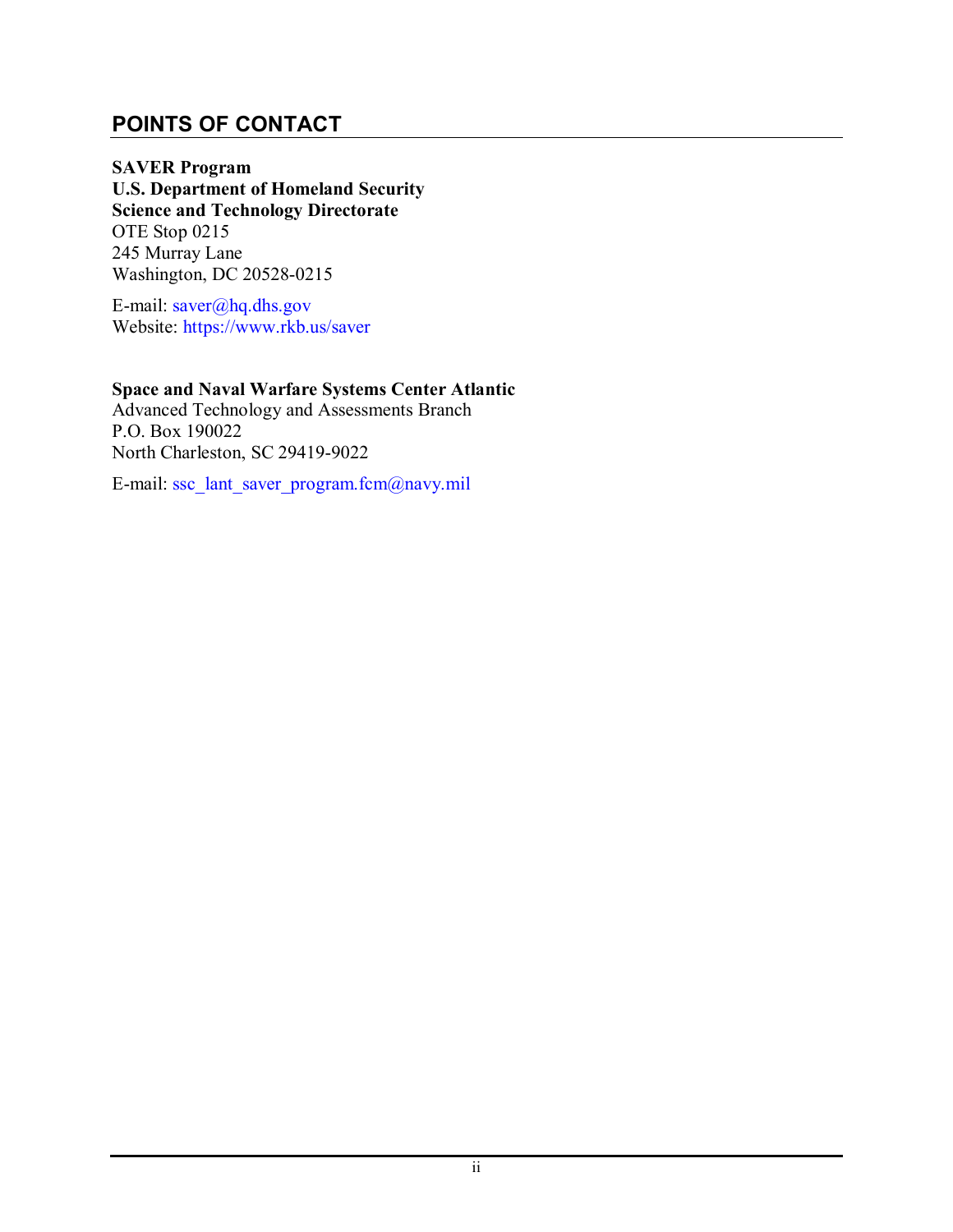# **TABLE OF CONTENTS**

| $\label{eq:1} \textbf{For} \textbf{word}. \textit{1} \textit{1} \textit{2} \textit{1} \textit{2} \textit{2} \textit{3} \textit{3} \textit{4} \textit{5} \textit{5} \textit{6} \textit{6} \textit{7} \textit{7} \textit{8} \textit{8} \textit{9} \textit{1} \textit{1} \textit{1} \textit{1} \textit{1} \textit{1} \textit{1} \textit{1} \textit{1} \textit{1} \textit{1} \textit{1} \textit{1} \textit{1} \textit{1} \textit$ |  |
|-------------------------------------------------------------------------------------------------------------------------------------------------------------------------------------------------------------------------------------------------------------------------------------------------------------------------------------------------------------------------------------------------------------------------------|--|
|                                                                                                                                                                                                                                                                                                                                                                                                                               |  |
|                                                                                                                                                                                                                                                                                                                                                                                                                               |  |
|                                                                                                                                                                                                                                                                                                                                                                                                                               |  |
|                                                                                                                                                                                                                                                                                                                                                                                                                               |  |
|                                                                                                                                                                                                                                                                                                                                                                                                                               |  |
|                                                                                                                                                                                                                                                                                                                                                                                                                               |  |
|                                                                                                                                                                                                                                                                                                                                                                                                                               |  |
|                                                                                                                                                                                                                                                                                                                                                                                                                               |  |
|                                                                                                                                                                                                                                                                                                                                                                                                                               |  |

## **LIST OF TABLES**

## **LIST OF FIGURES**

|--|--|--|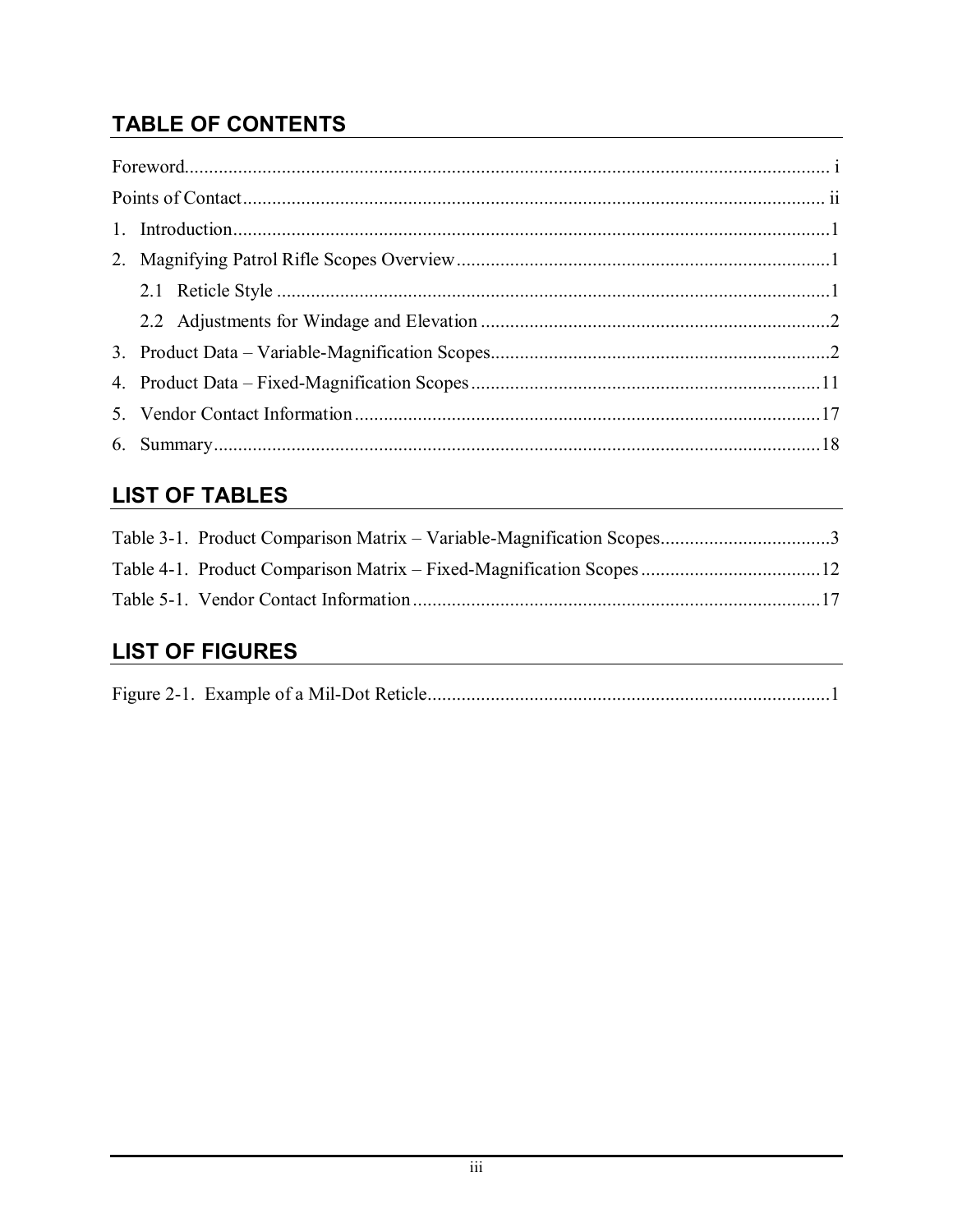## <span id="page-5-0"></span>**1. INTRODUCTION**

Magnifying patrol rifle scopes aid in aiming a patrol rifle by providing a magnified view of distant threats (e.g., armed gunman). To provide emergency responders with information on magnifying patrol rifle scopes, the System Assessment and Validation for Emergency Responders (SAVER) Program conducted a market survey.

This market survey report is based on information gathered from November 2012 to June 2013 from Internet searches, industry publications, an emergency responder focus group, and a government issued Request for Information (RFI) accessible from the Federal Business Opportunities website, as well as directly from vendors. For inclusion in this report, the magnifying patrol rifle scopes' maximum magnification could be no more than 6x.

Due diligence was performed to develop a report that is representative of products in the marketplace.

## <span id="page-5-1"></span>**2. MAGNIFYING PATROL RIFLE SCOPES OVERVIEW**

Magnifying patrol rifle scopes have either a fixed or variable magnification. Fixed-magnification scopes have a set magnification that cannot be changed. Variable-magnification scopes either permit the user to select any magnification within the magnification range of the scope or are dual magnification and allow the user to select between two magnification settings. The field of view for fixed-magnification scopes remains constant; whereas, the field of view decreases as the magnification increases in variable-magnification scopes.

### <span id="page-5-2"></span>**2.1 Reticle Style**

Magnifying patrol rifle scopes are available with a variety of reticles. Some reticles simply assist with aim (e.g., traditional crosshair reticle) while more complex reticles can aid the user with ranging distances to targets/objects and compensating for bullet drop or wind drifts. One common ranging reticle is the Mil-Dot reticle, shown in Figure 2-1. Not all reticles are of a common design and even common reticle designs can vary slightly across vendors. In addition, many scopes feature proprietary reticles that are only available on scopes from a given vendor. Reticle information and images can be found on vendor websites.



<span id="page-5-3"></span>**Figure 2-1. Example of a Mil-Dot Reticle**

When the magnification of a variable-magnification scope is adjusted, a reticle located in the first focal plane (FFP) will change in size while a reticle located in the second focal plane (SFP) will stay the same size. Therefore, a ranging reticle in the FFP is accurate at any magnification setting, whereas a ranging reticle in the SFP is accurate only at a specific magnification, typically the highest magnification setting. The location of the reticle in fixed-magnification scopes makes no significant difference in ranging capabilities since the magnification is always constant.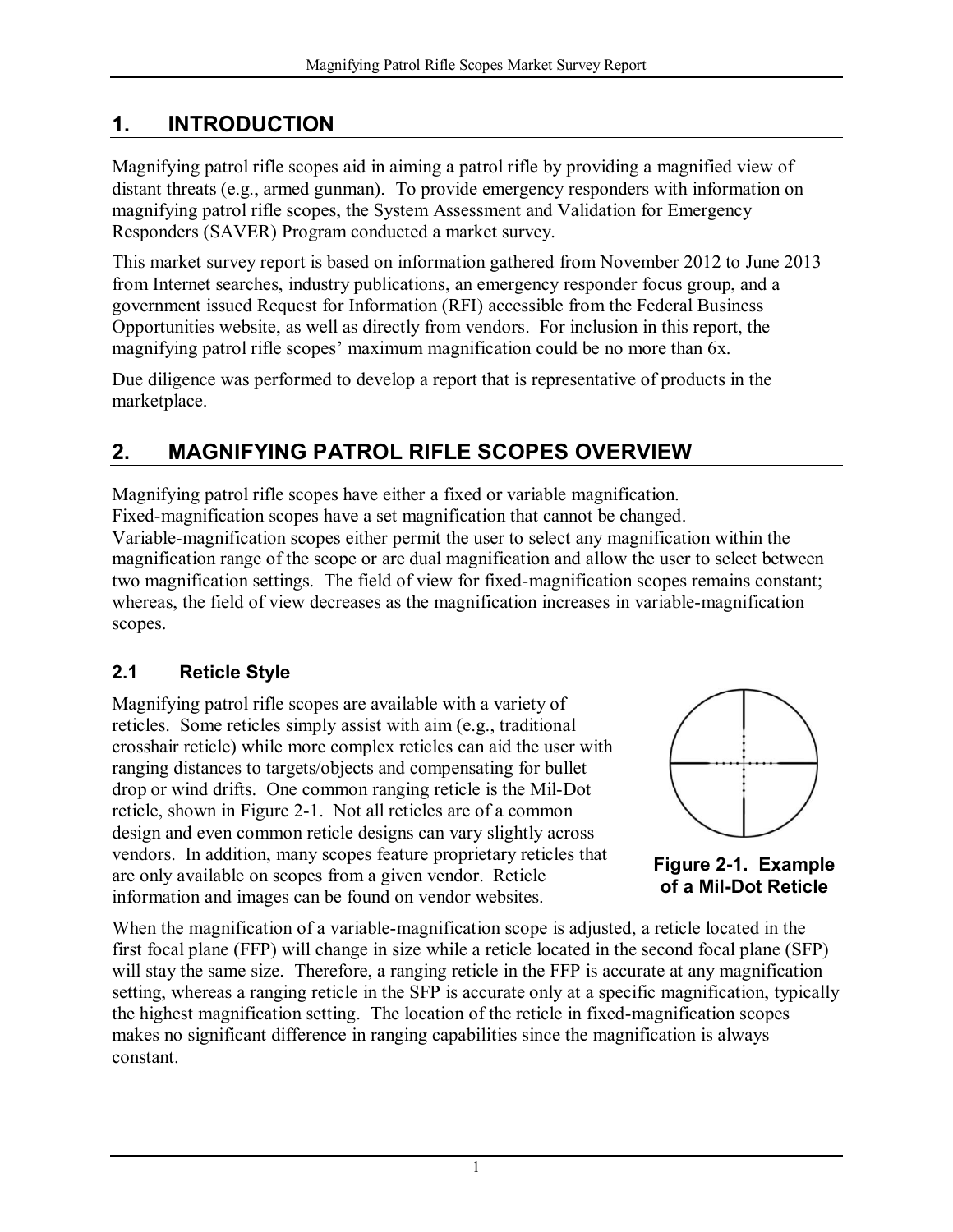#### <span id="page-6-0"></span>**2.2 Adjustments for Windage and Elevation**

Most scopes feature controls that enable users to adjust the point of impact to accommodate for wind and elevation. Windage adjustments move the point of impact left and right, whereas elevation adjustments move the point of impact up and down. Increments by which adjustments can be made are referred to as the click value. Scopes may have click values in minute of angle (MOA) or milliradian (referred to as mil or mrad). One MOA is equivalent to approximately 1 inch at a distance of 100 yards. Therefore, on a scope that features a click value of ½ MOA, each click will move the point of impact ½ inch on a target 100 yards away. One mil at 100 yards equals approximately 3.6 inches and most scopes with a mil adjustment feature click values in tenths of a mil. For example, on a scope that features a click value of 0.1 mil, each click will move the point of impact 0.36 of an inch on a target 100 yards away.

## <span id="page-6-1"></span>**3. PRODUCT DATA – VARIABLE-MAGNIFICATION SCOPES**

This section identifies more than 55 variable-magnification patrol rifle scopes that range in price from \$160 to \$2,749. Products with the same name but different model numbers due to reticle shape and mounting options are grouped by series name. Most of the scopes feature standard-sized tube diameters (e.g., 30 mm, 34 mm, 1 inch); those that have a unique tube diameter typically include a mount with purchase. The information has not been independently verified by the SAVER Program. Features in this product comparison matrix are defined as follows, listed in column order:

**MSRP** refers to the manufacturer's suggested retail price (MSRP) of the scope.

**Warranty (years**) refers to the duration of the warranty.

**Magnification Range** refers to the minimum and maximum magnification of the scope.

**Length (inches)** refers to the length of the scope.

**Tube Diameter** refers to the diameter of the scope's tube.

**Eye Relief (inches)** refers to the distance the eyepiece can be held away from the viewer's eyes and still provide a viewable image. A range is provided from minimum to maximum magnification if applicable and available.

**Field of View** refers to the scope's field of view at minimum to maximum magnification.

**Reticle Location** refers to whether the reticle is located in the FFP and/or the SFP.

**Illuminated Reticle** indicates if the scope features an illuminated reticle.

**Brightness Settings** refers to the number of manual brightness settings.

**NVD Compatible** indicates if the illuminated reticle is compatible with external night vision devices (NVDs).

**Click Value** refers to the windage and elevation click adjustment.

**Min/Max Temperatures (°F)** refers to the minimum and maximum operating and storage temperatures of the scope. Only one range is provided when the operating and storage temperatures are the same.

**Waterproof/Water Resistant** refers to whether the scope is waterproof or water resistant.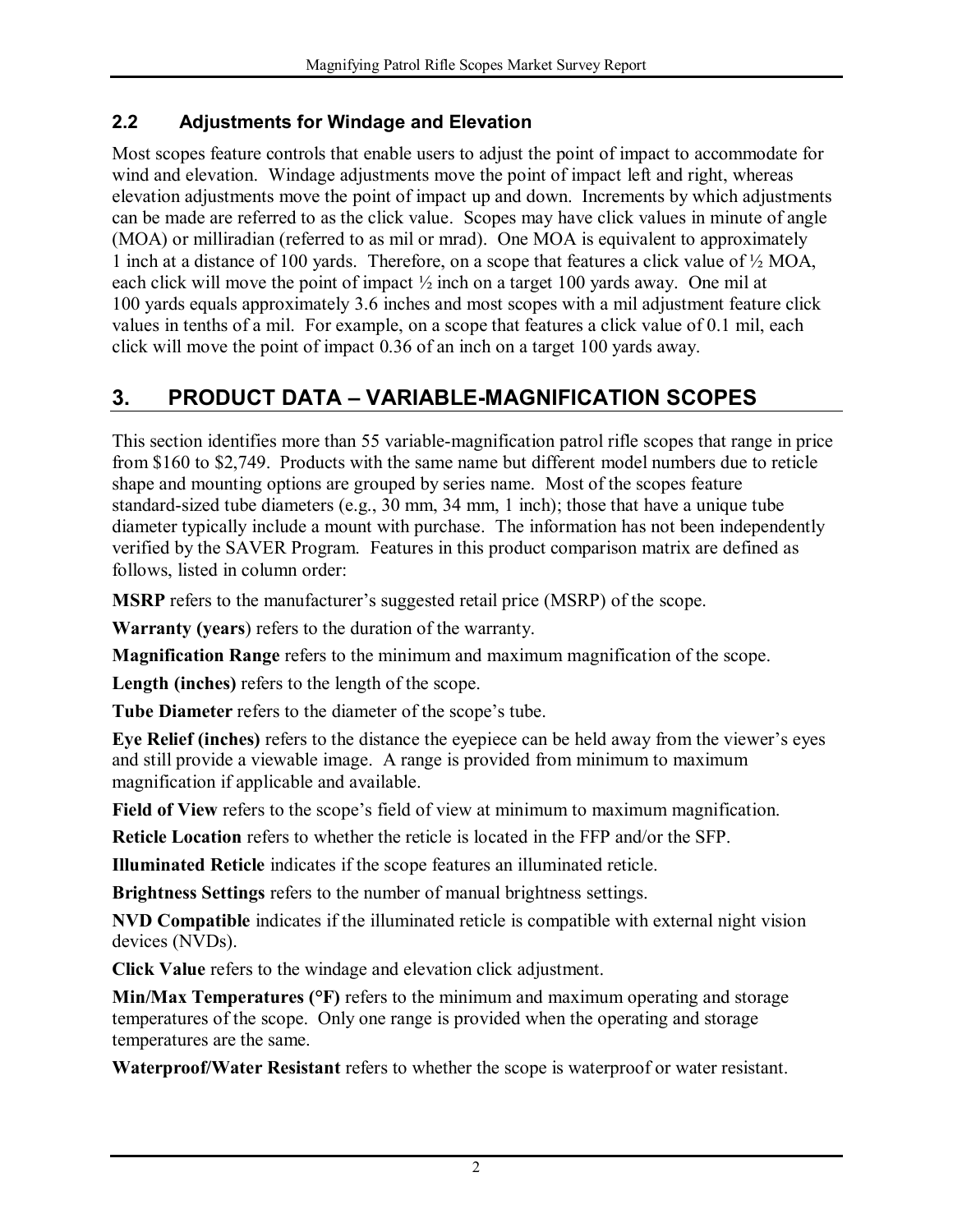<span id="page-7-0"></span>

| <b>Vendor</b>                          | <b>Product</b>                                                                             | MSRP              | Warranty (years) | <b>Magnification Range</b> | ength (inches) | <b>Tube Diameter</b> | Eye Relief (inches)      | Field of View                  | Reticle Location | <b>Illuminated Reticle</b> | <b>Brightness Settings</b> | <b>NVD Compatible</b>           | <b>Click Value</b> | Min/Max Temperatures (°F) | Waterproof/Water Resistant |
|----------------------------------------|--------------------------------------------------------------------------------------------|-------------------|------------------|----------------------------|----------------|----------------------|--------------------------|--------------------------------|------------------|----------------------------|----------------------------|---------------------------------|--------------------|---------------------------|----------------------------|
| <b>AIM Sports</b><br>Inc. <sup>1</sup> | <b>Tactical Compact</b><br>Scope w/QRM<br>$1.5 - 5x32$<br>Dual-Illuminated<br>Scope series | \$175 to<br>\$200 | NP               | $1.5x$ to<br>5x            | 8.3            | $30 \text{ mm}$      | $4.5$ to<br>3.4          | 71 to 21 feet<br>at 100 yards  | NP               | $\checkmark$               | NP                         | NP                              | $\frac{1}{2}$ MOA  | NP                        | $\mathbf R$                |
|                                        | XPF Series 1-4x24<br>Tri-Illuminated First<br>Focal Plane Scope<br>(JFF1424G)              | NP                | NP               | $1x$ to $4x$               | 10.2           | 30 mm                | 4.2                      | 112 to 26 feet<br>at 100 yards | <b>FFP</b>       | $\checkmark$               | NP                         | $\ensuremath{\text{NP}}\xspace$ | $\frac{1}{2}$ MOA  | NP                        | ${\bf R}$                  |
|                                        | $1-3x30$ IR Multi<br>Rail Electro Sight<br>(AC11396)                                       | \$347             |                  | $1x$ to $3x$               | 10.0           | NP                   | $4.1$ to<br>3.2          | 77 to 26 feet<br>at 100 yards  | NP               | $\checkmark$               | NP                         | NP                              | NP                 | NP                        | NP                         |
| Barska <sup>1</sup>                    | 1-4x24 IR Multi<br>Rail Electro Sight<br>(AC11416)                                         | \$347             |                  | $1x$ to $4x$               | 10.3           | NP                   | 2.9 <sub>to</sub><br>2.5 | 108 to 29 feet<br>at 100 yards | NP               | $\checkmark$               | NP                         | NP                              | NP                 | NP                        | NP                         |
|                                        | $1-4x28$ IR<br><b>SWAT-AR Rifle</b><br>Scope (AC11872)                                     | NP                | LL               | $1x$ to $4x$               | 10.0           | 30 mm                | 4.5                      | 90 to 23 feet<br>at 100 yards  | NP               | $\checkmark$               | NP                         | NP                              | $\frac{1}{4}$ MOA  | NP                        | $\mathbf{P}$               |
|                                        | 1.5-4.5x20 Tactical<br>Scope (AC10770)                                                     | NP                | LL               | $1.5x$ to<br>4.5x          | 10.3           | 1 inch               | 3.3                      | 76 to 25 feet<br>at 100 yards  | <b>FFP</b>       |                            | <b>NA</b>                  | <b>NA</b>                       | $\frac{1}{2}$ MOA  | NP                        | $\mathbf{P}$               |

**Table 3-1. Product Comparison Matrix – Variable-Magnification Scopes** 

*See page 10 for notes and definitions of the abbreviations used throughout this matrix.*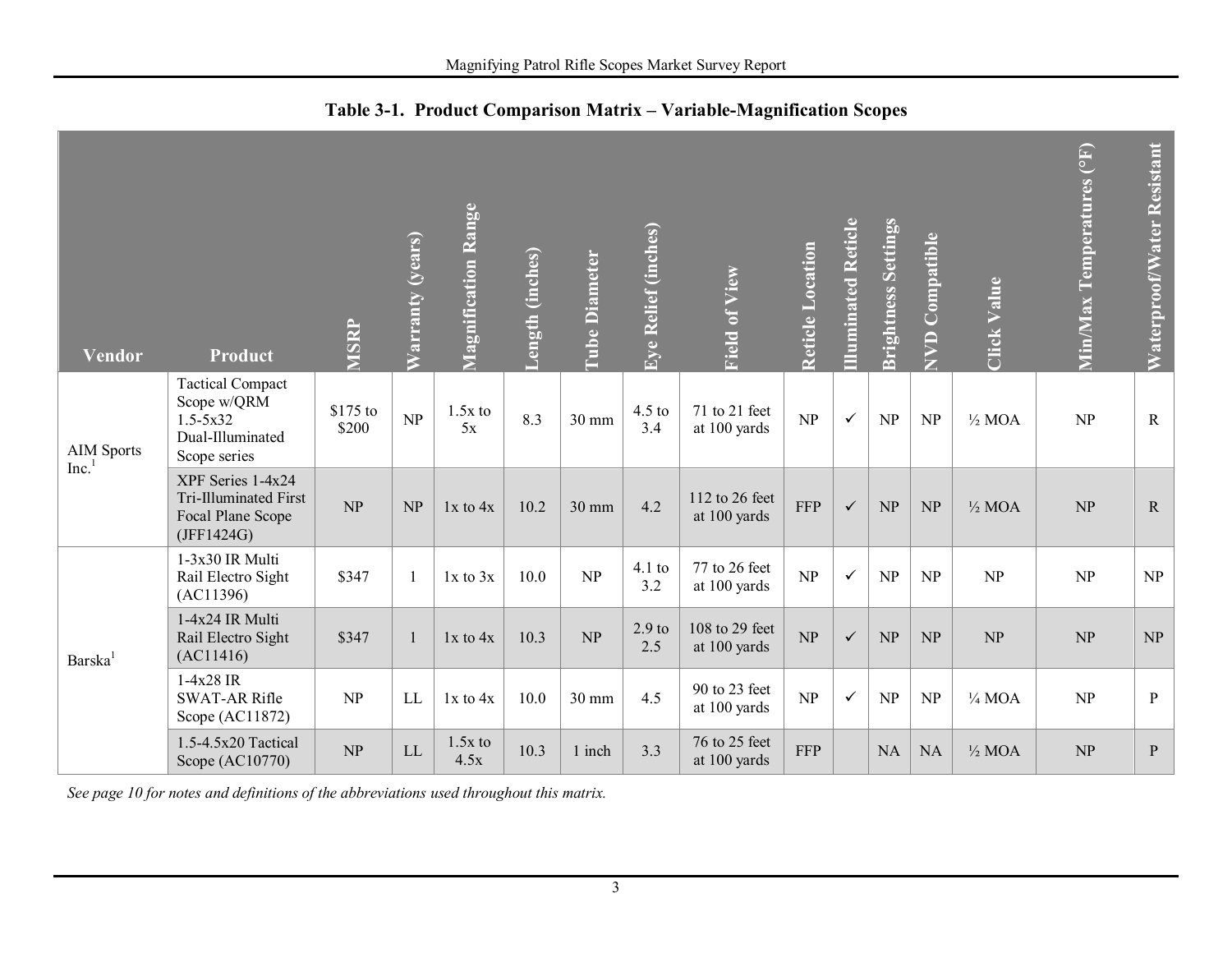| <b>Vendor</b>                         | <b>Product</b>                                                          | <b>MSRP</b> | Warranty (years) | Magnification Range | Length (inches) | <b>Tube Diameter</b> | Eye Relief (inches)      | <b>Field of View</b>            | Reticle Location | <b>Illuminated Reticle</b> | <b>Brightness Settings</b>      | <b>NVD</b> Compatible | <b>Click Value</b> | Min/Max Temperatures (°F)      | Waterproof/Water Resistant |
|---------------------------------------|-------------------------------------------------------------------------|-------------|------------------|---------------------|-----------------|----------------------|--------------------------|---------------------------------|------------------|----------------------------|---------------------------------|-----------------------|--------------------|--------------------------------|----------------------------|
|                                       | Fullfield TAC30<br><b>Tactical Scope</b><br>$1x-4x-24mm$<br>(200433)    | \$299       | LL               | $1x$ to $4x$        | 11.3            | 30 mm                | 4.0 t<br>3.5             | 100 to 32 feet<br>at 100 yards  | NP               | $\checkmark$               | NP                              | NP                    | $\frac{1}{2}$ MOA  | NP                             | $\, {\bf P}$               |
|                                       | MTAC Riflescope<br>$1x-4x-24mm$<br>(200437)                             | \$399       | <b>LL</b>        | $1x$ to $4x$        | 11.3            | 30 mm                | 4.0 t<br>3.5             | 100 to 32 feet<br>at 100 yards  | <b>SFP</b>       | $\checkmark$               | 11                              |                       | $\frac{1}{2}$ MOA  | $-4/149$ (O)<br>$-40/158$ (S)  | $\overline{P}$             |
|                                       | <b>MTAC Riflescope</b><br>$1.5x-6x-40mm$<br>(200429)                    | \$399       | LL               | $1.5x$ to<br>6x     | 12.2            | 30 mm                | 3.8 <sub>to</sub><br>3.1 | 33 to 13 feet<br>at 100 yards   | NP               | $\checkmark$               | 11                              |                       | $\frac{1}{4}$ MOA  | NP                             | $\, {\bf P}$               |
| <b>Burris</b><br>Company <sup>1</sup> | Steiner-Optik<br>Military 1-5x24mm<br>series                            | \$2,599     | 30               | $1x$ to $5x$        | 11.5            | 30 mm                | 3.5                      | 118 to 24 feet<br>at 109 yards  | <b>SFP</b>       | $\checkmark$               | 11                              | $\checkmark$          | $0.1$ mil          | $-13/145$ (O)<br>$-31/158$ (S) | $\, {\bf P}$               |
|                                       | Steiner-Optik<br>Tactical 1-4x24mm<br>(5142)                            | \$1,896     | 30               | $1x$ to $4x$        | 11.4            | 30 mm                | $3.7$ to<br>3.3          | 123 to 30 feet<br>at 109 yards  | <b>SFP</b>       | $\checkmark$               | 11                              | $\checkmark$          | $0.1$ mil          | $-13/145$ (O)<br>$-31/158$ (S) | $\mathbf{P}$               |
|                                       | XTR Xtreme<br>Tactical <sup>™</sup> Scope<br>$1.5x-6x-40mm$<br>(201908) | \$799       | LL               | $1.5x$ to<br>6x     | 12.2            | 30 mm                | 4.0 t<br>3.5             | $60$ to 20 feet<br>at 100 yards | NP               | $\checkmark$               | NP                              | NP                    | $\frac{1}{2}$ MOA  | NP                             | $\, {\bf P}$               |
|                                       | XTR Xtreme<br>Tactical<br>ScopeXTR-14<br>$1x-4x-24mm$<br>(201904)       | \$699       | LL               | $1x$ to $4x$        | 11.3            | 30 mm                | 4.0 t<br>3.5             | 100 to 32 feet<br>at 100 yards  | NP               | $\checkmark$               | $\ensuremath{\text{NP}}\xspace$ | NP                    | $\frac{1}{2}$ MOA  | NP                             | $\, {\bf P}$               |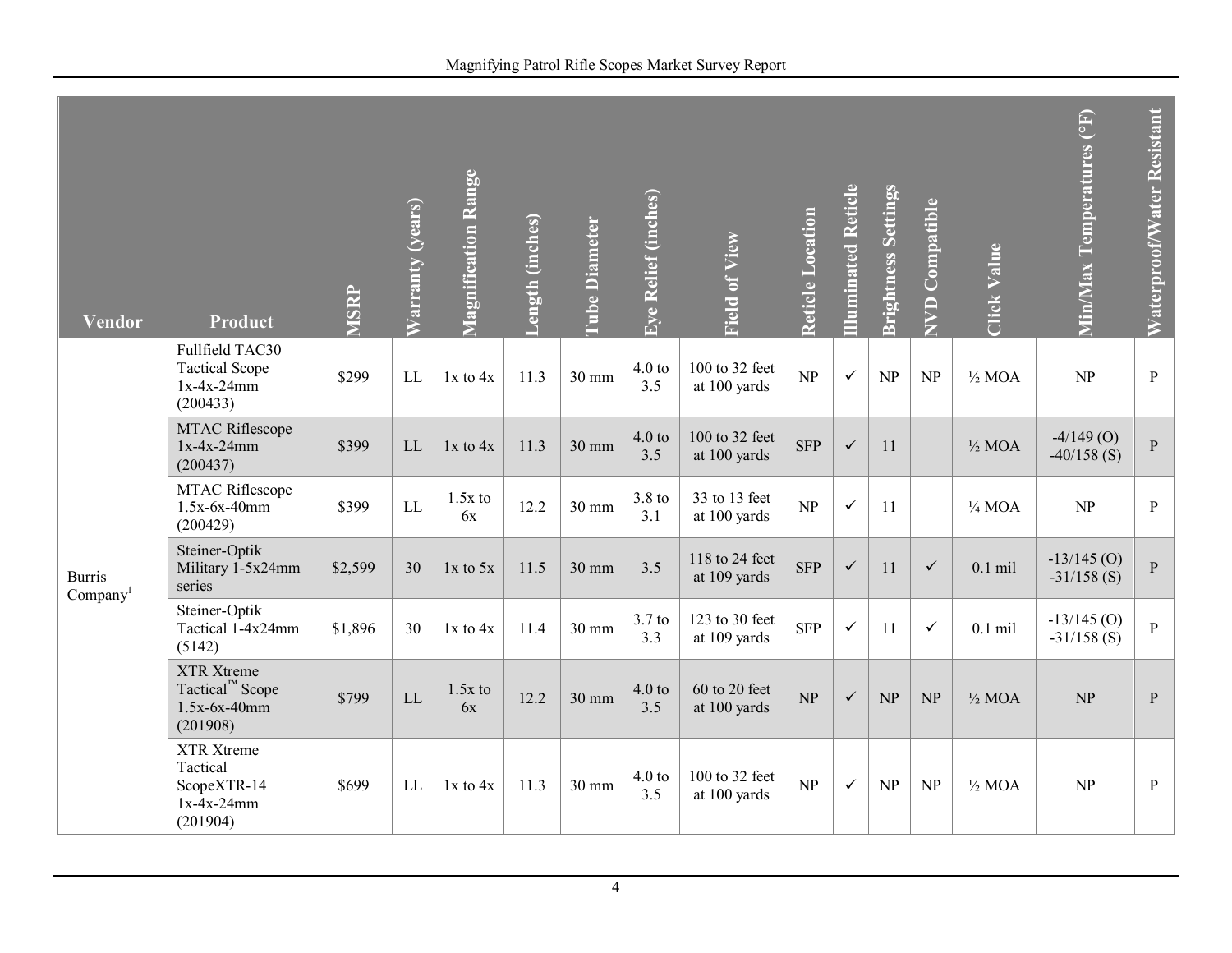| Magnifying Patrol Rifle Scopes Market Survey Report |  |  |  |
|-----------------------------------------------------|--|--|--|
|-----------------------------------------------------|--|--|--|

| Vendor                               | Product                                                                    | <b>MSRP</b> | Warranty (years) | <b>Magnification Range</b> | Length (inches) | <b>Tube Diameter</b> | Eye Relief (inches) | <b>Field of View</b>           | Reticle Location | <b>Illuminated Reticle</b> | <b>Brightness Settings</b> | <b>NVD Compatible</b> | <b>Click Value</b>                                       | Min/Max Temperatures (°F) | Waterproof/Water Resistant |
|--------------------------------------|----------------------------------------------------------------------------|-------------|------------------|----------------------------|-----------------|----------------------|---------------------|--------------------------------|------------------|----------------------------|----------------------------|-----------------------|----------------------------------------------------------|---------------------------|----------------------------|
|                                      | AR Optics 1-4x<br>24mm (AR91424)                                           | \$281       | LL               | $1x$ to $4x$               | 9.5             | 30 mm                | 3.5                 | 112 to 37 feet<br>at 100 yards | <b>SFP</b>       |                            | NA                         | NA                    | $\frac{1}{2}$ MOA                                        | NP                        | $\, {\bf P}$               |
|                                      | AR Optics 1-4x<br>24mm Throw Down<br>PCL (AR91424I)                        | \$419       | LL               | $1x$ to $4x$               | 3.6             | 30 mm                | 3.6                 | 110 to 36 feet<br>at 100 yards | <b>FFP</b>       | $\checkmark$               | 11                         | NP                    | NP                                                       | NP                        | $\mathbf{P}$               |
| Bushnell<br>Corporation <sup>1</sup> | Elite® $1.25-4x$<br>24mm (E1224)                                           | \$759       | LL               | $1.25x$ to<br>4x           | 10.4            | $30 \text{ mm}$      | 3.3                 | 81 to 26 feet<br>at 100 yards  | NP               | $\checkmark$               | NP                         | NP                    | $\frac{1}{4}$ MOA                                        | NP                        | $\mathbf{P}$               |
|                                      | Legend <sup>®</sup> Ultra HD<br>$1.75 - 5x$ 32mm -<br>Multi-X (851532)     | \$303       | LL               | $1.75x$ to<br>5x           | 10.3            | 1 inch               | 4.5                 | 49 to 17 feet<br>at 100 yards  | NP               |                            | <b>NA</b>                  | <b>NA</b>             | $\frac{1}{4}$ MOA                                        | NP                        | $\mathbf{P}$               |
|                                      | Trophy® XLT 1-4x<br>24mm (731424E)                                         | \$408       | LL               | $1x$ to $4x$               | 12.7            | 30 mm                | 3.5                 | 75 to 29 feet<br>at 100 yards  | NP               | $\checkmark$               | NP                         | NP                    | $\frac{1}{4}$ MOA                                        | NP                        | $\mathbf{P}$               |
| Kruger                               | $1-4x24$ TacDriver <sup>TM</sup><br>T4i <sup>™</sup> Riflescope<br>(63341) | NP          | NP               | $1x$ to $4x$               | NP              | NP                   | 3.7                 | 83 to 22 feet<br>at 100 yards  | NP               | $\checkmark$               | 5                          | NP                    | $\frac{1}{8}$ , $\frac{1}{4}$ , and<br>$\frac{1}{2}$ MOA | NP                        | $\mathbf{P}$               |
| Optical <sup>1</sup>                 | 1.5-5x32 TacDriver<br>T4i Riflescope<br>(63340)                            | NP          | NP               | $1.5x$ to<br>5x            | NP              | NP                   | 3.5                 | 42 to 14 feet<br>at 100 yards  | NP               | $\checkmark$               | 5                          | NP                    | $\frac{1}{8}$ , $\frac{1}{4}$ , and<br>$\frac{1}{2}$ MOA | NP                        | $\mathbf{P}$               |
| Leatherwood/<br>Hi-Lux               | CMR-AK762<br><b>Tactical Scope</b>                                         | \$459       | LL               | $1x$ to $4x$               | 10.2            | 30 mm                | 3.0                 | 95 to 26 feet<br>at 100 yards  | <b>SFP</b>       | $\checkmark$               | 11                         | $\checkmark$          | $\frac{1}{2}$ MOA                                        | NP                        | $\, {\bf P}$               |
| Optics <sup>2</sup>                  | $CMR1-4x24mm$<br><b>Tactical Scope</b>                                     | \$399       | LL               | $1x$ to $4x$               | 10.2            | $30 \text{ mm}$      | 3.0                 | 95 to 26 feet<br>at 100 yards  | <b>SFP</b>       | $\checkmark$               | 11                         | $\checkmark$          | $\frac{1}{2}$ MOA                                        | NP                        | $\mathbf{P}$               |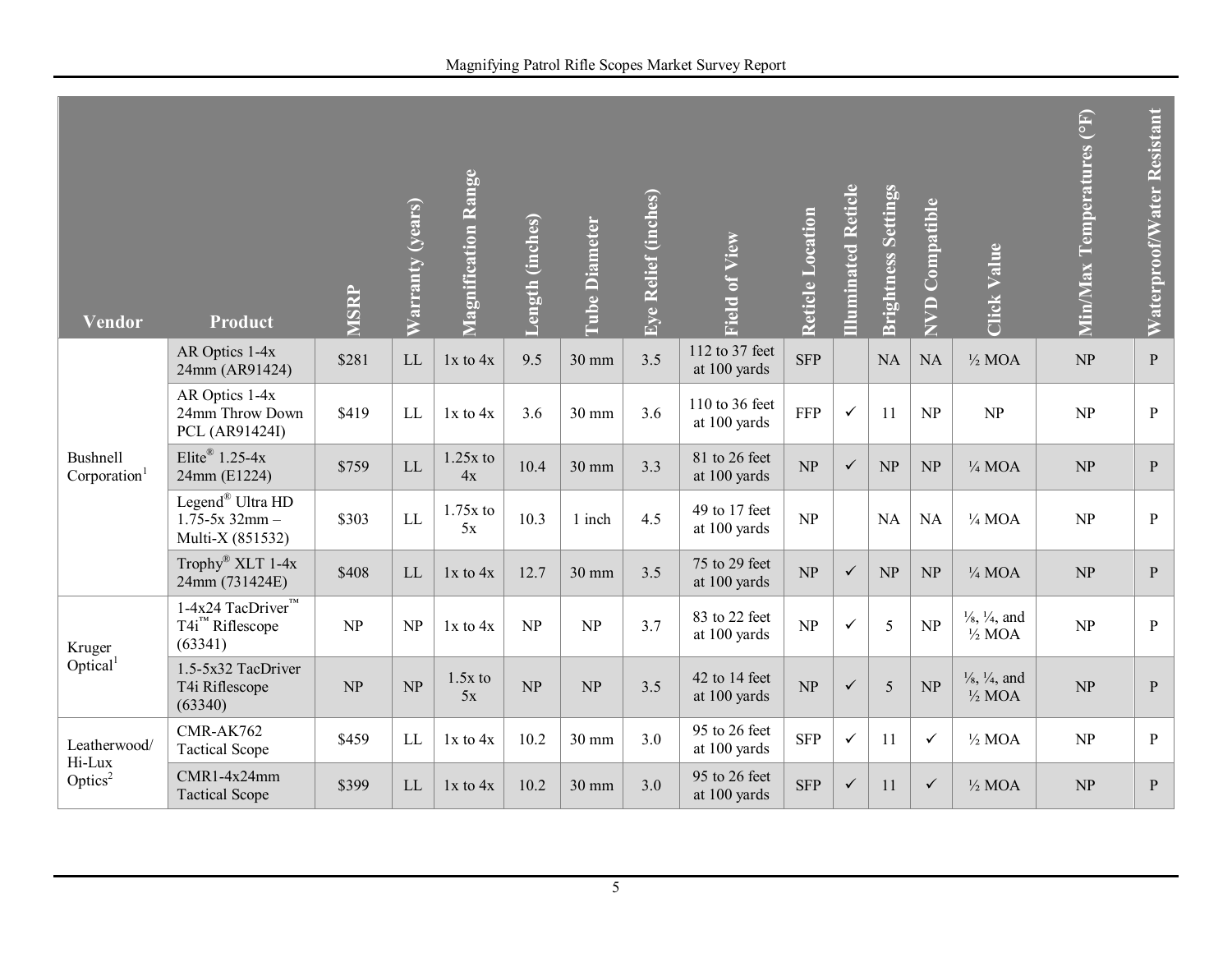| Magnifying Patrol Rifle Scopes Market Survey Report |  |  |  |
|-----------------------------------------------------|--|--|--|
|-----------------------------------------------------|--|--|--|

| <b>Vendor</b>                          | Product                                                                | MSRP                   | Warranty (years) | <b>Magnification Range</b> | <b>Length (inches)</b> | <b>Tube Diameter</b> | Eye Relief (inches) | <b>Field of View</b>           | Reticle Location | <b>Illuminated Reticle</b> | <b>Brightness Settings</b> | <b>NVD Compatible</b> | <b>Click Value</b> | Min/Max Temperatures (°F)       | Waterproof/Water Resistant |
|----------------------------------------|------------------------------------------------------------------------|------------------------|------------------|----------------------------|------------------------|----------------------|---------------------|--------------------------------|------------------|----------------------------|----------------------------|-----------------------|--------------------|---------------------------------|----------------------------|
| Leatherwood/<br>Hi-Lux                 | <b>CMR4-AK762</b><br><b>Tactical Scope</b>                             | \$559                  | LL               | $1x$ to $4x$               | 10.2                   | 30 mm                | 3.0                 | 95 to 26 feet<br>at 100 yards  | <b>SFP</b>       | $\checkmark$               | 10                         | $\checkmark$          | $0.1$ mil          | $\ensuremath{\text{NP}}\xspace$ | $\, {\bf P}$               |
| Optics <sup>2</sup>                    | <b>CMR4</b> Tactical<br>Scope                                          | \$525                  | <b>LL</b>        | $1x$ to $4x$               | 10.2                   | 30 mm                | 3.0                 | 95 to 26 feet<br>at 100 yards  | <b>SFP</b>       | $\checkmark$               | 10                         | $\checkmark$          | $0.1$ mil          | NP                              | $\, {\bf P}$               |
|                                        | Mark $4^{\circledR}$ CQ/T $^{\circledR}$<br>$1-3x14$ mm series         | \$1,375 to<br>\$1,500  | 5                | $1x$ to $3x$               | 8.8                    | 2.9<br>inches        | $2.8$ to<br>2.0     | 112 to 41 feet<br>at 100 yards | <b>SFP</b>       | $\checkmark$               | 11                         | $\checkmark$          | $\frac{1}{2}$ MOA  | $-40/120$ (O)<br>$-40/160$ (S)  | $\, {\bf P}$               |
|                                        | Mark $4^{\circledR}$ MR/T $^{\circledR}$<br>$1.5 - 5x20$ mm<br>(59100) | \$815                  | 5                | $1.5x$ to<br>4.7x          | 9.3                    | 1 inch               | $4.4$ to<br>3.6     | 66 to 24 feet<br>at 100 yards  | <b>SFP</b>       |                            | <b>NA</b>                  | <b>NA</b>             | $\frac{1}{2}$ MOA  | $-40/120$ (O)<br>$-40/160$ (S)  | $\, {\bf p}$               |
|                                        | Mark 4 MR/T<br>1.5-5x20mm M2<br>series                                 | $$1,125$ to<br>\$1,750 | $\overline{5}$   | $1.5x$ to<br>5x            | 9.8                    | 30 mm                | $4.4$ to<br>3.6     | 66 to 24 feet<br>at 100 yards  | <b>SFP</b>       | $\checkmark$               | $\overline{7}$             | $\checkmark$          | $\frac{1}{2}$ MOA  | $-40/120(0)$<br>$-40/160$ (S)   | $\, {\bf p}$               |
| Leupold &<br>Stevens Inc. <sup>2</sup> | Mark $6^{m}$ 1-6x20mm<br>M6C1 series                                   | \$2,440                | 5                | 1x to 6x                   | 10.3                   | 34 mm                | $4.4$ to<br>3.6     | 106 to 19 feet<br>at 100 yards | <b>FFP</b>       | $\checkmark$               | $\overline{7}$             | $\checkmark$          | $0.2$ mil          | $-40/120(0)$<br>$-40/160$ (S)   | $\, {\bf P}$               |
|                                        | Mark $AR^M$ MOD 1<br>1.5-4x20mm<br>(115387)                            | \$500                  | 5                | $1.5x$ to<br>4x            | 9.2                    | 1 inch               | $4.3$ to<br>3.8     | 75 to 29 feet<br>at 100 yards  | <b>SFP</b>       | $\checkmark$               | $\overline{7}$             | $\checkmark$          | $\frac{1}{2}$ MOA  | $-40/120(0)$<br>$-40/160$ (S)   | $\, {\bf P}$               |
|                                        | Mark AR MOD 1<br>$1.5 - 4x20$ mm<br>(115388)                           | \$375                  | 5                | $1.5x$ to<br>4x            | 9.2                    | 1 inch               | $4.3$ to<br>3.8     | 75 to 29 feet<br>at 100 yards  | <b>SFP</b>       |                            | <b>NA</b>                  | <b>NA</b>             | $\frac{1}{2}$ MOA  | $-40/120$ (O)<br>$-40/160$ (S)  | $\overline{P}$             |
|                                        | VX-R Patrol<br>1.25-4x20mm<br>(113769)                                 | \$725                  | 5                | $1.3x$ to<br>4x            | 9.5                    | 30 mm                | $4.1$ to<br>3.7     | 76 to 29 feet<br>at 100 yards  | <b>SFP</b>       | $\checkmark$               | 8                          | $\checkmark$          | $0.1$ mil          | $-40/120$ (O)<br>$-40/160$ (S)  | $\, {\bf P}$               |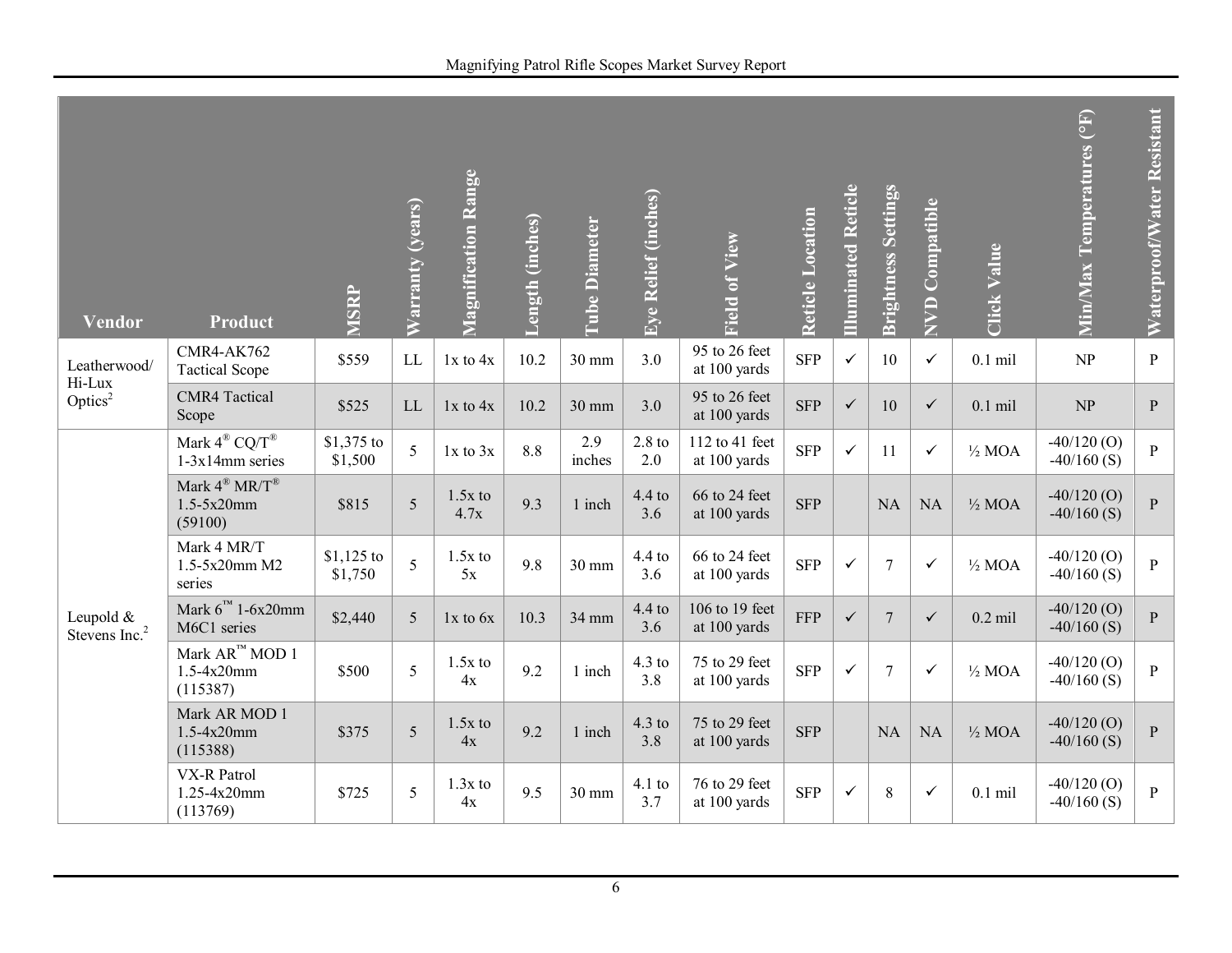| <b>Vendor</b>                           | Product                                                            | <b>MSRP</b>           | Warranty (years) | <b>Magnification Range</b> | Length (inches) | <b>Tube Diameter</b> | Eye Relief (inches) | Field of View                  | Reticle Location                | <b>Illuminated Reticle</b> | <b>Brightness Settings</b> | <b>Compatible</b><br>RVD | <b>Click Value</b> | Min/Max Temperatures (°F)       | Waterproof/Water Resistant |
|-----------------------------------------|--------------------------------------------------------------------|-----------------------|------------------|----------------------------|-----------------|----------------------|---------------------|--------------------------------|---------------------------------|----------------------------|----------------------------|--------------------------|--------------------|---------------------------------|----------------------------|
| Millett<br>Industries <sup>1</sup>      | Designated<br>Marksman Scope<br>series                             | \$386 to<br>\$430     | NP               | $1x$ to $4x$               | NP              | 30 mm                | 3.5                 | 90 to 23 feet<br>at 100 yards  | NP                              | $\checkmark$               | NP                         | NP                       | NP                 | NP                              | <b>NP</b>                  |
| New Century<br>NcSTAR Inc. <sup>1</sup> | Vism® Evolution<br>Series<br>$1.1 - 4x24$ series                   | \$160                 | LL               | $1.1x$ to<br>4x            | NP              | 30 mm                | NP                  | NP                             | NP                              | $\checkmark$               | NP                         | NP                       | NP                 | NP                              | ${\bf P}$                  |
| Nightforce<br>Optics Inc. <sup>1</sup>  | $1-4x24$ NXS <sup>TM</sup><br>Compact Riflescope<br>series         | \$1,370 to<br>\$1,561 | LL               | $1x$ to $4x$               | 8.8             | 30 mm                | 3.5                 | 100 to 25 feet<br>at 100 yards | <b>SFP</b>                      | $\checkmark$               | 8                          | $\checkmark$             | $\frac{1}{4}$ MOA  | $-80/200$                       | ${\bf P}$                  |
| Nikon Sport                             | M-223 1-4x20<br>(8485)                                             | \$300                 | LL               | $1x$ to $4x$               | 10.4            | 1 inch               | $4.1$ to<br>4.0     | 93 to 23 feet<br>at 100 yards  | $\ensuremath{\text{NP}}\xspace$ |                            | <b>NA</b>                  | NA                       | $\frac{1}{4}$ MOA  | $\ensuremath{\text{NP}}\xspace$ | $\, {\bf p}$               |
| Optics <sup>1</sup>                     | <b>MONARCH3</b><br>$1-4x20$ series                                 | \$280                 | LL               | $1x$ to $4x$               | 10.4            | 1 inch               | 4.0                 | 93 to 23 feet<br>at 100 yards  | NP                              |                            | <b>NA</b>                  | <b>NA</b>                | $\frac{1}{2}$ MOA  | $\ensuremath{\text{NP}}\xspace$ | ${\bf P}$                  |
| Raytheon                                | Specter<br>DR $1\text{-}4\text{x}^{\text{TM}}$<br>$(903410 - 001)$ | \$1,469               |                  | 1x and<br>$4x^3$           | 6.0             | 42 mm                | 2.8                 | $24^\circ$ to $6^\circ$        | <b>SFP</b>                      | $\checkmark$               | 5                          | $\checkmark$             | $\frac{1}{2}$ MOA  | $-40/140$ (O)<br>$-40/180$ (S)  | $\overline{P}$             |
| <b>ELCAN</b><br>Optical                 | SpecterDR $1-6x^{m}$<br>$(903545 - 001)$                           | \$1,849               |                  | 1x and<br>$6x^3$           | 8.0             | 41 mm                | 3.0                 | $16^{\circ}$ to $4^{\circ}$    | <b>SFP</b>                      | $\checkmark$               | 5                          | $\checkmark$             | $\frac{1}{2}$ MOA  | $-40/140$ (O)<br>$-40/180$ (S)  | $\mathbf{P}$               |

Technologies $2$ 

SpecterDR  $1.5-6x^{\mathrm{m}}$  \$1,599 1

 $\frac{1.5x}{\text{and } 6x^3}$ 

**Waterproof/Water Resistant**

Waterproof/Water Resistant

7

 $\frac{1.5x}{\text{and } 6x^3}$  7.3 41 mm 2.8  $16^{\circ}$  to 4°  $\left[\text{SFP}\right] \checkmark$  5  $\checkmark$  5  $\checkmark$  1/2 MOA  $\left[\frac{-40/140}{-40/180}(\text{S})\right]$  P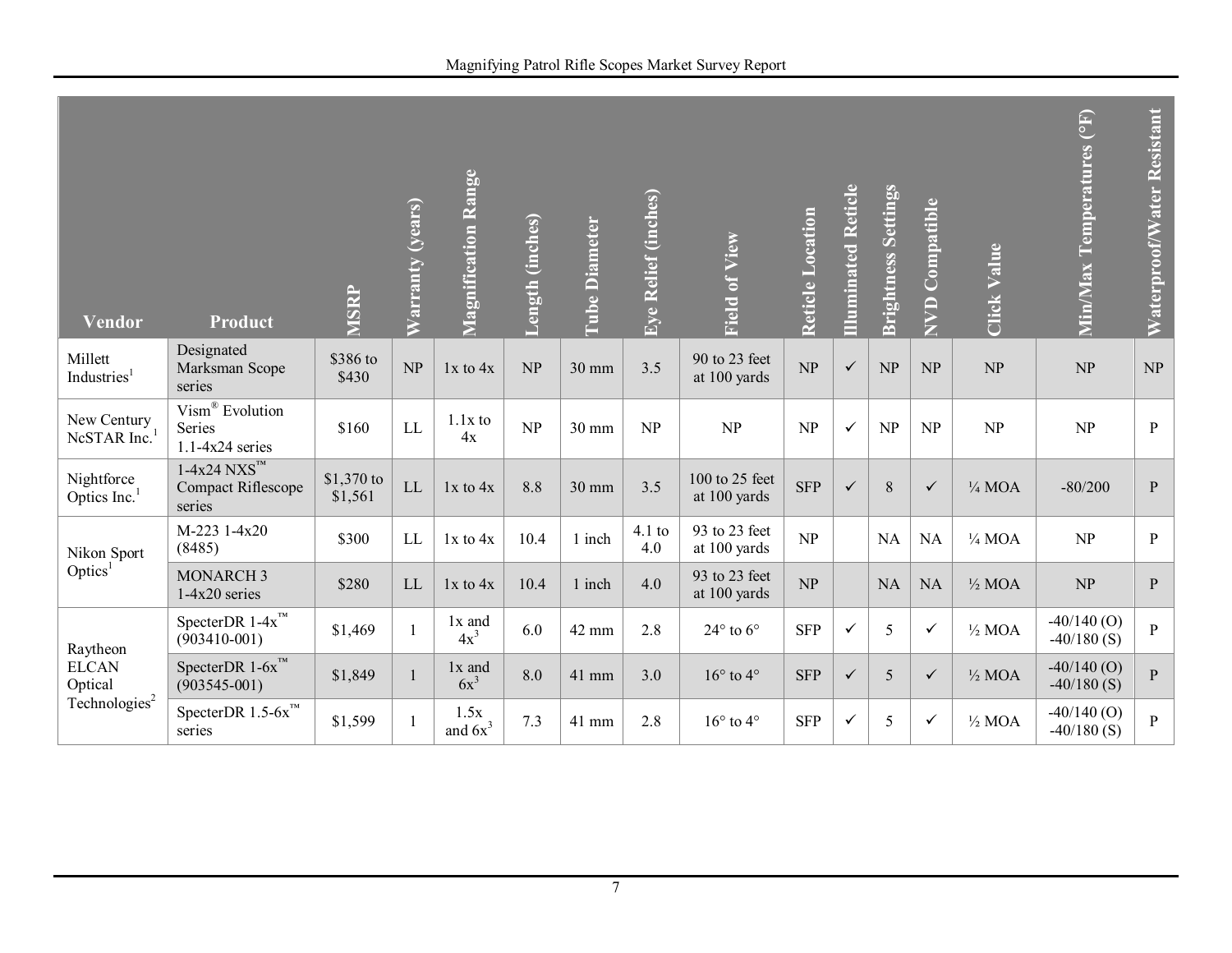| Magnifying Patrol Rifle Scopes Market Survey Report |
|-----------------------------------------------------|
|-----------------------------------------------------|

| <b>Vendor</b>                        | <b>Product</b>                                                      | <b>MSRP</b> | Warranty (years) | <b>Magnification Range</b> | Length (inches) | <b>Tube Diameter</b> | Eye Relief (inches) | Field of View                  | Reticle Location | <b>Illuminated Reticle</b> | <b>Brightness Settings</b> | NVD Compatible | <b>Click Value</b> | $\mathbb{F}$<br><b>Min/Max Temperatures</b> | Waterproof/Water Resistant |
|--------------------------------------|---------------------------------------------------------------------|-------------|------------------|----------------------------|-----------------|----------------------|---------------------|--------------------------------|------------------|----------------------------|----------------------------|----------------|--------------------|---------------------------------------------|----------------------------|
|                                      | SS HD 1-4x24<br>Tactical 30mm<br>Riflescope series                  | \$800       | LL               | $1x$ to $4x$               | 10.4            | 30 mm                | 3.8                 | 95 to 24 feet<br>at 100 yards  | <b>FFP</b>       | $\checkmark$               | 11                         | NP             | $0.1$ mil          | $1/160$ (O)<br>NP(S)                        | $\overline{P}$             |
| S.W.F.A. Inc. <sup>2</sup>           | SS HD 1-6x24<br>Tactical 30mm<br>Riflescope<br>(SSHD16X24D)         | \$1,000     | LL               | $1x$ to $6x$               | 10.5            | 30 mm                | 3.8                 | 95 to 16 feet<br>at 100 yards  | FFP              | $\checkmark$               | 11                         | NP             | $0.1$ mil          | $1/160$ (O)<br>NP(S)                        | $\, {\bf p}$               |
| Schmidt &<br>Bender USA              | 1.1-4x20 PM<br>ShortDot                                             | \$2,749     | $\overline{2}$   | $1.1x$ to<br>4x            | 10.6            | 30 mm                | 3.5                 | 105 to 33 feet<br>at 109 yards | NP               | $\checkmark$               | 11                         | $\checkmark$   | $\frac{1}{2}$ MOA  | NP                                          | ${\bf P}$                  |
| Inc. <sup>1</sup>                    | 1.5-6x20 PM<br>ShortDot                                             | NP          | $\overline{2}$   | $1.5x$ to<br>6x            | 12.4            | 30 mm                | 3.5                 | 71 to 22 feet<br>at 109 yards  | NP               | $\checkmark$               | 11                         | $\checkmark$   | $\frac{1}{4}$ MOA  | NP                                          | $\, {\bf p}$               |
| Sellmark<br>Corporation <sup>2</sup> | Sightmark <sup>®</sup> Triple<br>Duty M4 1-6x24<br>CD/CDX/DX series | \$360       | LL               | $1x$ to $6x$               | 15.4            | 30 mm                | $4.3$ to<br>3.5     | 100 to 17 feet<br>at 100 yards | <b>SFP</b>       | $\checkmark$               | 11                         | NP             | $\frac{1}{2}$ MOA  | $-4/140$ (O)<br>$41/95$ (S)                 | $\, {\bf p}$               |
| Trijicon Inc. $1$                    | Trijicon AccuPoint®<br>$1-4x2430$ mm<br>Riflescope series           | \$1,050     | NP               | $1x$ to $4x$               | 10.3            | 30 mm                | 3.2                 | 98 to 24 feet<br>at 100 yards  | <b>SFP</b>       | $\checkmark$               | NP                         | NP             | $\frac{1}{4}$ MOA  | NP                                          | $\, {\bf p}$               |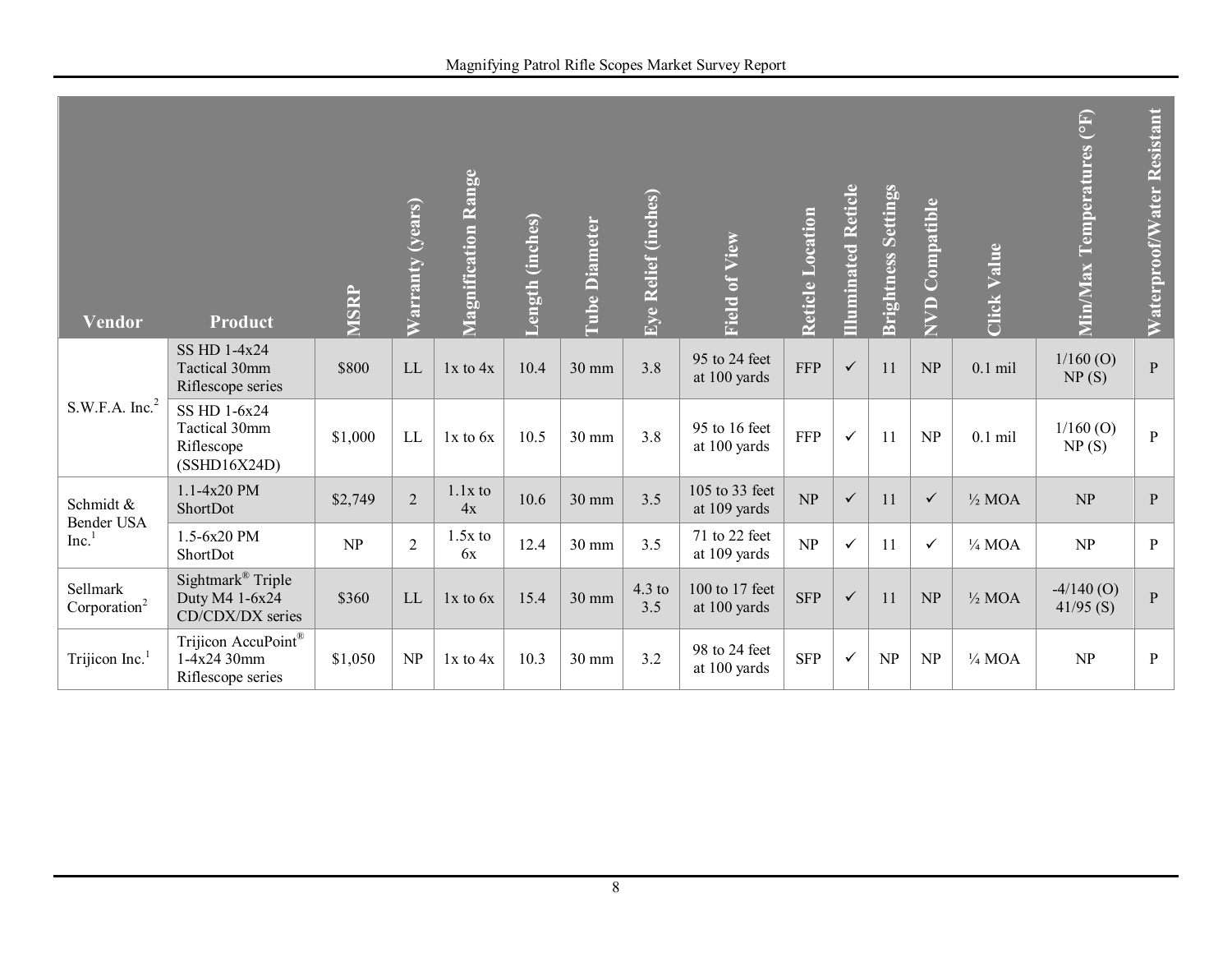| <b>Vendor</b>            | Product                                       | <b>MSRP</b> | Warranty (years)           | <b>Magnification Range</b> | Length (inches) | <b>Tube Diameter</b> | Eye Relief (inches) | Field of View                  | Reticle Location         | <b>Illuminated Reticle</b> | <b>Brightness Settings</b> | <b>NVD Compatible</b> | <b>Click Value</b>                             | $\overline{(\mathrm{P})}$<br>Min/Max Temperatures | Waterproof/Water Resistant |
|--------------------------|-----------------------------------------------|-------------|----------------------------|----------------------------|-----------------|----------------------|---------------------|--------------------------------|--------------------------|----------------------------|----------------------------|-----------------------|------------------------------------------------|---------------------------------------------------|----------------------------|
|                          | <b>SR-4 DFP 1-4x</b>                          | \$1,600     | LL                         | $1x$ to $4x$               | 9.5             | $30 \text{ mm}$      | 3.2                 | 110 to 33 feet<br>at 100 yards | <b>FFP</b><br><b>SFP</b> | $\checkmark$               | 12                         | NP                    | $0.2$ mil or<br>$\frac{1}{2}$ MOA <sup>4</sup> | $-30/130$ (O)<br>$-30/110$ (S)                    | $\mathbf{P}$               |
|                          | SR-4c 1-4x                                    | \$1,705     | $\mathop{\rm LL}\nolimits$ | $1x$ to $4x$               | 9.5             | 30 mm                | 3.2                 | 110 to 33 feet<br>at 100 yards | <b>FFP</b><br><b>SFP</b> | $\checkmark$               | 12                         | NP                    | $0.2$ mil or<br>$\frac{1}{2}$ MOA <sup>4</sup> | $-30/130$ (O)<br>$-30/110$ (S)                    | $\mathbf{P}$               |
| U.S. Optics <sup>2</sup> | SR-4s 1-4x                                    | \$1,400     | ${\rm LL}$                 | $1x$ to $4x$               | 9.5             | 30 mm                | 3.2                 | 110 to 33 feet<br>at 100 yards | <b>FFP</b>               | $\checkmark$               | 12                         | NP                    | $0.2$ mil or<br>$\frac{1}{2}$ MOA <sup>4</sup> | $-30/130(0)$<br>$-30/110$ (S)                     | $\mathbf{P}$               |
|                          | SR-6 DFP 1.5-6x                               | \$1,705     | LL                         | $1.5x$ to<br>6x            | 10.5            | 30 mm                | 3.2                 | 65 to 25 feet<br>at 100 yards  | <b>FFP</b><br><b>SFP</b> | $\overline{\checkmark}$    | 12                         | NP                    | $0.2$ mil or<br>$\frac{1}{2}$ MOA <sup>4</sup> | $-30/130$ (O)<br>$-30/110$ (S)                    | $\mathbf{P}$               |
|                          | SR-6c 1.5-6x                                  | \$1,810     | LL                         | $1.5x$ to<br>6x            | 10.5            | 30 mm                | 3.2                 | 65 to 25 feet<br>at 100 yards  | <b>FFP</b><br><b>SFP</b> | $\checkmark$               | 12                         | NP                    | $0.2$ mil or<br>$\frac{1}{2}$ MOA <sup>4</sup> | $-30/130$ (O)<br>$-30/110$ (S)                    | $\overline{P}$             |
|                          | SR-6s 1.5-6x                                  | \$1,505     | LL                         | $1.5x$ to<br>6x            | 10.5            | 30 mm                | 3.2                 | 65 to 25 feet<br>at 100 yards  | FFP                      | $\checkmark$               | 12                         | NP                    | $0.2$ mil or<br>$\frac{1}{2}$ MOA <sup>4</sup> | $-30/130$ (O)<br>$-30/110$ (S)                    | $\mathbf{P}$               |
| Valdada                  | 1.1-4x26 30mm<br>CRT Scope                    | \$1,095     | NP                         | $1.1x$ to<br>4x            | 11.8            | $30 \text{ mm}$      | 3.5                 | 110 to 36 feet<br>at 100 yards | NP                       | $\checkmark$               | $\overline{7}$             | NP                    | $\frac{1}{4}$ MOA                              | NP                                                | ${\bf P}$                  |
| Optics <sup>1</sup>      | 1:4x32 QR-TS<br>35mm PITBULL<br>Compact Scope | \$1,395     | LL                         | 1x and<br>$4x^3$           | 7.3             | 35 mm                | 3.5                 | 144 to 38 feet<br>at 100 yards | <b>SFP</b>               | $\checkmark$               | 11                         | $\checkmark$          | $0.1$ mil                                      | $-40/150$ (O)<br>NP(S)                            | $\mathbf{P}$               |

9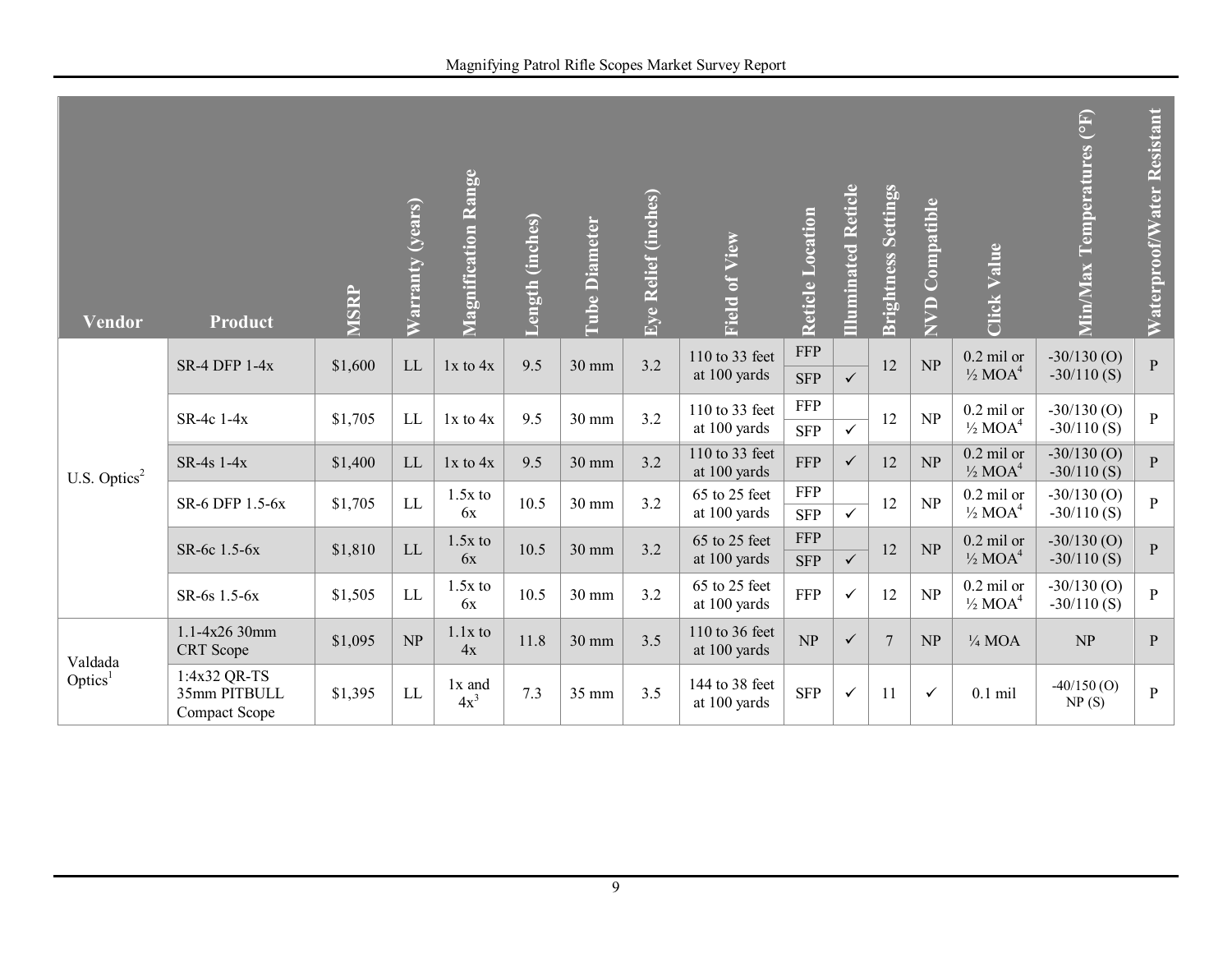| Vendor                                                                                      | <b>Product</b>                                                                                                                                                                                                                                                                                                                                                                                                                                                                                                                                                                                                                                                                                                                                                                                                                                                                                                  | <b>MSRP</b>       | Warranty (years) | <b>Magnification Range</b> | Length (inches) | <b>Tube Diameter</b> | Eye Relief (inches) | Field of View                  | Reticle Location | <b>Illuminated Reticle</b> | <b>Brightness Settings</b> | <b>NVD</b> Compatible | <b>Click Value</b>                             | $\left( \begin{matrix} 4 & 0 \\ 0 & 1 \end{matrix} \right)$<br><b>Min/Max Temperatures</b> | Waterproof/Water Resistant |
|---------------------------------------------------------------------------------------------|-----------------------------------------------------------------------------------------------------------------------------------------------------------------------------------------------------------------------------------------------------------------------------------------------------------------------------------------------------------------------------------------------------------------------------------------------------------------------------------------------------------------------------------------------------------------------------------------------------------------------------------------------------------------------------------------------------------------------------------------------------------------------------------------------------------------------------------------------------------------------------------------------------------------|-------------------|------------------|----------------------------|-----------------|----------------------|---------------------|--------------------------------|------------------|----------------------------|----------------------------|-----------------------|------------------------------------------------|--------------------------------------------------------------------------------------------|----------------------------|
| Vortex                                                                                      | Razor HD Gen II<br>1-6x24 Riflescope<br>$(RZR-16003)$                                                                                                                                                                                                                                                                                                                                                                                                                                                                                                                                                                                                                                                                                                                                                                                                                                                           | \$1,899           | LL               | $1x$ to $6x$               | 10.1            | 30 mm                | 4.0                 | 115 to 21 feet<br>at 100 yards | <b>SFP</b>       | $\checkmark$               | 11                         |                       | $0.2$ mil or<br>$\frac{1}{2}$ MOA <sup>4</sup> | $-20/120$                                                                                  | $\, {\bf p}$               |
| Optics <sup>2</sup>                                                                         | Viper PST 1-4x24<br>Riflescope series                                                                                                                                                                                                                                                                                                                                                                                                                                                                                                                                                                                                                                                                                                                                                                                                                                                                           | \$579 to<br>\$599 | LL               | $1x$ to $4x$               | 9.7             | $30 \text{ mm}$      | 4.0                 | 98 to 28 feet<br>at 100 yards  | <b>SFP</b>       | $\checkmark$               | 10                         | $\checkmark$          | $0.2$ mil or<br>$\frac{1}{2}$ MOA <sup>4</sup> | $-20/120$                                                                                  | $\mathbf{P}$               |
| Notes:<br>mm-millimeters<br>Waterproof/Water Resistant: Waterproof (P); Water Resistant (R) | <sup>1</sup> Vendor did not confirm information provided in this matrix. Information was collected from vendor websites.<br><sup>2</sup> Vendor confirmed information provided in this matrix.<br><sup>3</sup> Dual-magnification scope<br><sup>4</sup> Must be specified at time of purchase<br>$\checkmark$ -scope is equipped with corresponding feature<br>Blank cell—scope is not equipped with corresponding feature<br>MSRP-manufacturer's suggested retail price<br>NVD-night vision device<br>°F-degrees Fahrenheit<br>NP-information was not provided by the vendor or available on the vendor's website<br>NA-not applicable<br>Warranty (years): Limited Lifetime (LL)<br>Reticle Location: First Focal Plane (FFP); Second Focal Plane (SFP)<br>Click Value: Milliradian (mil); Minute of Angle (MOA)<br>Min/Max Temperatures (°F): Operating Temperature Range (O); Storage Temperature Range (S) |                   |                  |                            |                 |                      |                     |                                |                  |                            |                            |                       |                                                |                                                                                            |                            |

Information presented in this table is based on data gathered from November 2012 to June 2013.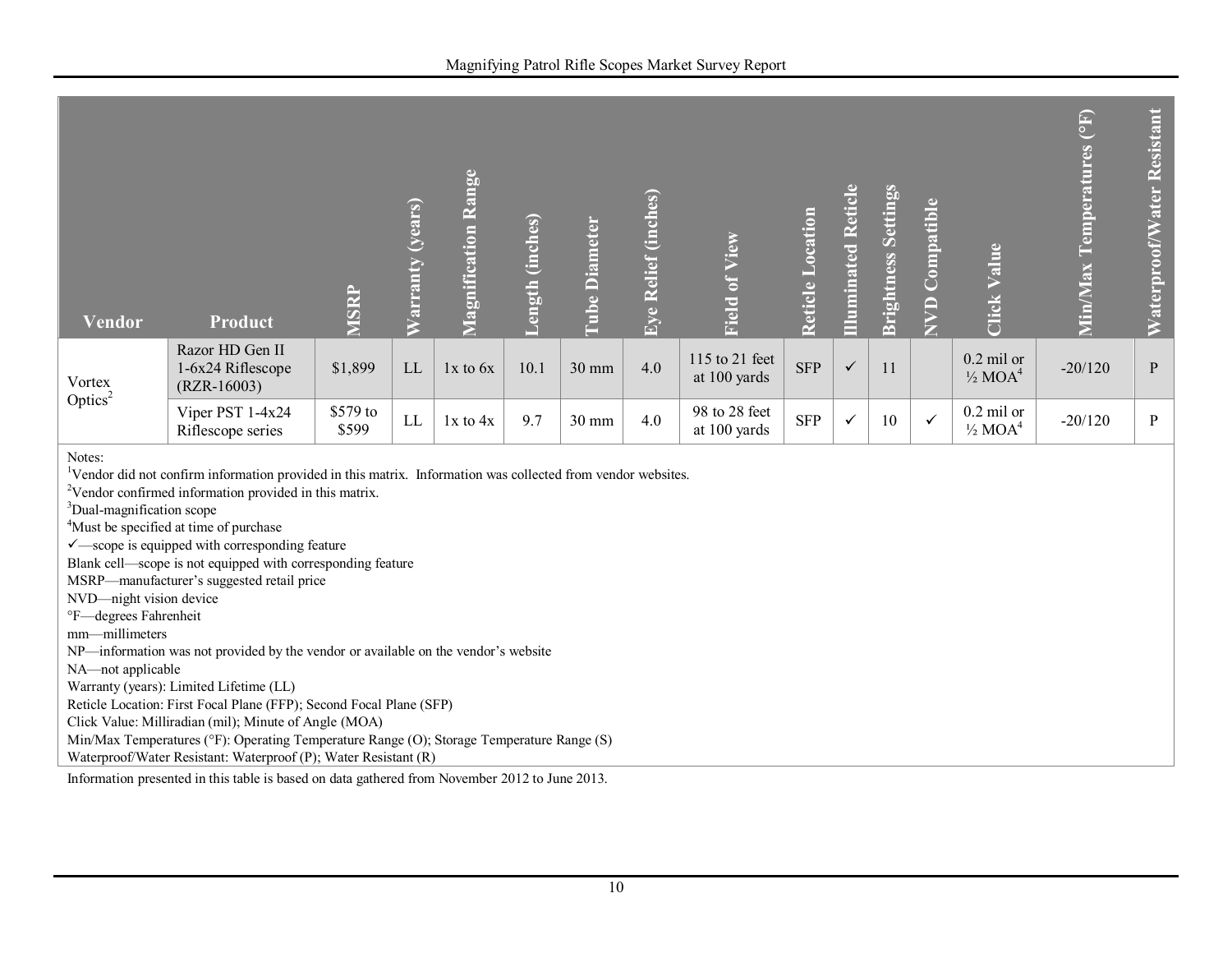## <span id="page-15-0"></span>**4. PRODUCT DATA – FIXED-MAGNIFICATION SCOPES**

This section identifies more than 35 fixed-magnification patrol rifle scopes that range in price from \$50 to \$1,854. Products with the same name but different model numbers due to reticle shape and mounting options are grouped by series name. Most of the scopes feature standard-sized tube diameters (e.g., 30 mm, 34 mm, 1 inch); those that have a unique tube diameter typically include a mount with purchase. There was very little data available on the temperature ranges for the fixed-magnification patrol rifle scopes; therefore, it is being presented here rather than in the product comparison matrix:

- $\bullet$  All of the Leupold & Stevens Inc. scopes have an operating temperature range of -40° to 120°F and a storage temperature range of -40° to 160°F;
- The Raytheon ELCAN Optical Technologies SpecterOS  $3.4x^{\text{TM}}$  and SpecterOS  $4x^{\text{TM}}$ have an operating temperature range of -40° to 140°F. They have storage temperature ranges of -40° to 180°F and -40° to 160°F, respectively; and
- The Trijicon Inc. Trijicon ACOG 4x32 BAC series has an operating and storage temperature range of -51° to 185°F.

The information has not been independently verified by the SAVER Program. Features in this product comparison matrix are defined as follows, listed in column order:

**MSRP** refers to the MSRP of the scope.

**Warranty (years**) refers to the duration of the warranty.

**Magnification** refers to the magnification of the scope.

**Length (inches)** refers to the length of the scope.

**Tube Diameter** refers to the diameter of the scope's tube.

**Eye Relief (inches)** refers to the distance the eyepiece can be held away from the viewer's eyes and still provide a viewable image.

**Field of View** refers to the scope's field of view.

**Illuminated Reticle** indicates if the scope features an illuminated reticle.

**Brightness Settings** refers to the number of manual brightness settings or if brightness adjustment is automatic.

**NVD Compatible** indicates if the illuminated reticle is compatible with external NVDs.

**Click Value** refers to the windage and elevation click adjustment.

**Waterproof/Water Resistant** refers to whether the scope is waterproof or water resistant.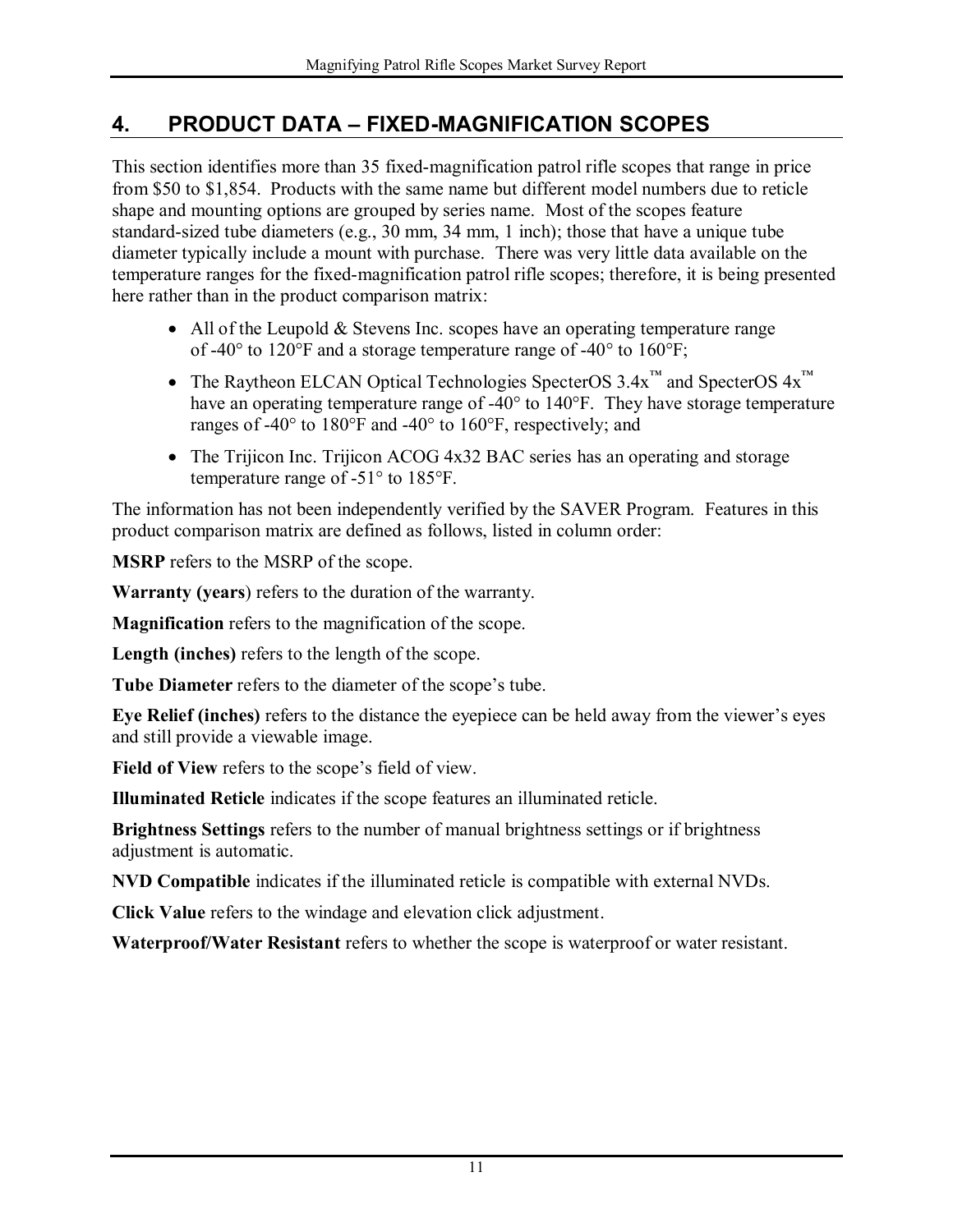<span id="page-16-0"></span>

| <b>Vendor</b>       | <b>Product</b>                                                    | <b>MSRP</b>                     | Warranty (years)           | Magnification | Length (inches) | <b>Tube Diameter</b>            | Eye Relief (inches) | <b>Field of View</b>    | <b>Illuminated Reticle</b> | <b>Brightness Settings</b> | Compatible<br><b>AVD</b> | <b>Click Value</b> | Waterproof/Water Resistant |
|---------------------|-------------------------------------------------------------------|---------------------------------|----------------------------|---------------|-----------------|---------------------------------|---------------------|-------------------------|----------------------------|----------------------------|--------------------------|--------------------|----------------------------|
|                     | 4x28 Tri-Illuminated Scope<br>(JTDQ428B)                          | NP                              | LL                         | 4x            | 8.5             | 1 inch                          | 3.2                 | 28 feet at<br>100 yards | $\checkmark$               | NP                         | NP                       | $\frac{1}{4}$ MOA  | $\mathbf R$                |
| AIM Sports Inc. $1$ | 4x30 Dual-Illuminated Rubber<br>Armored Scope (JTDX430G)          | NP                              | $\mathop{\rm LL}\nolimits$ | 4x            | 7.5             | 30 mm                           | 3.0                 | 27 feet at<br>100 yards | $\checkmark$               | NP                         | NP                       | $\frac{1}{4}$ MOA  | $\mathbf R$                |
|                     | 4x32 Compact Scope (JTM432B)                                      | $\ensuremath{\text{NP}}\xspace$ | LL                         | 4x            | 7.8             | 1 inch                          | 3.0                 | 37 feet at<br>100 yards |                            | NA                         | <b>NA</b>                | $\frac{1}{4}$ MOA  | $\mathbf R$                |
|                     | Tactical Compact Scope w/QRM<br>4x32 Tri-Illuminated Scope series | NP                              | LL                         | 4x            | 6.0             | 30 mm                           | 3.5                 | 37 feet at<br>100 yards | $\checkmark$               | NP                         | NP                       | $\frac{1}{4}$ MOA  | $\mathbf R$                |
|                     | 4x20 IR M-14 Base, Electro Sight<br>Scope (AC10834)               | NP                              |                            | 4x            | 6.9             | NP                              | 2.7                 | 22 feet at<br>100 yards | $\checkmark$               | NP                         | NP                       | NP                 | NP                         |
|                     | 4x20 M-16 Carry Handle, Electro<br>Sight Scope (AC11608)          | \$129                           |                            | 4x            | 6.9             | NP                              | 2.7                 | 22 feet at<br>100 yards |                            | <b>NA</b>                  | <b>NA</b>                | NP                 | NP                         |
| Barska <sup>1</sup> | 4x28 IR Electro Sight Tactical<br>Multi-Rail Mount (AC11322)      | \$193                           |                            | 4x            | 8.0             | NP                              | 4.5                 | 24 feet at<br>100 yards | $\checkmark$               | NP                         | NP                       | $\frac{1}{2}$ MOA  | $\mathbf{P}$               |
|                     | 4x30 IR Multi Rail Electro Sight<br>(AC11544)                     | \$193                           |                            | 4x            | 7.0             | $\ensuremath{\text{NP}}\xspace$ | 3.9                 | 24 feet at<br>100 yards | $\checkmark$               | NP                         | NP                       | $\frac{1}{2}$ MOA  | NP                         |

**Table 4-1. Product Comparison Matrix – Fixed-Magnification Scopes** 

*See page 16 for notes and definitions of the abbreviations used throughout this matrix.*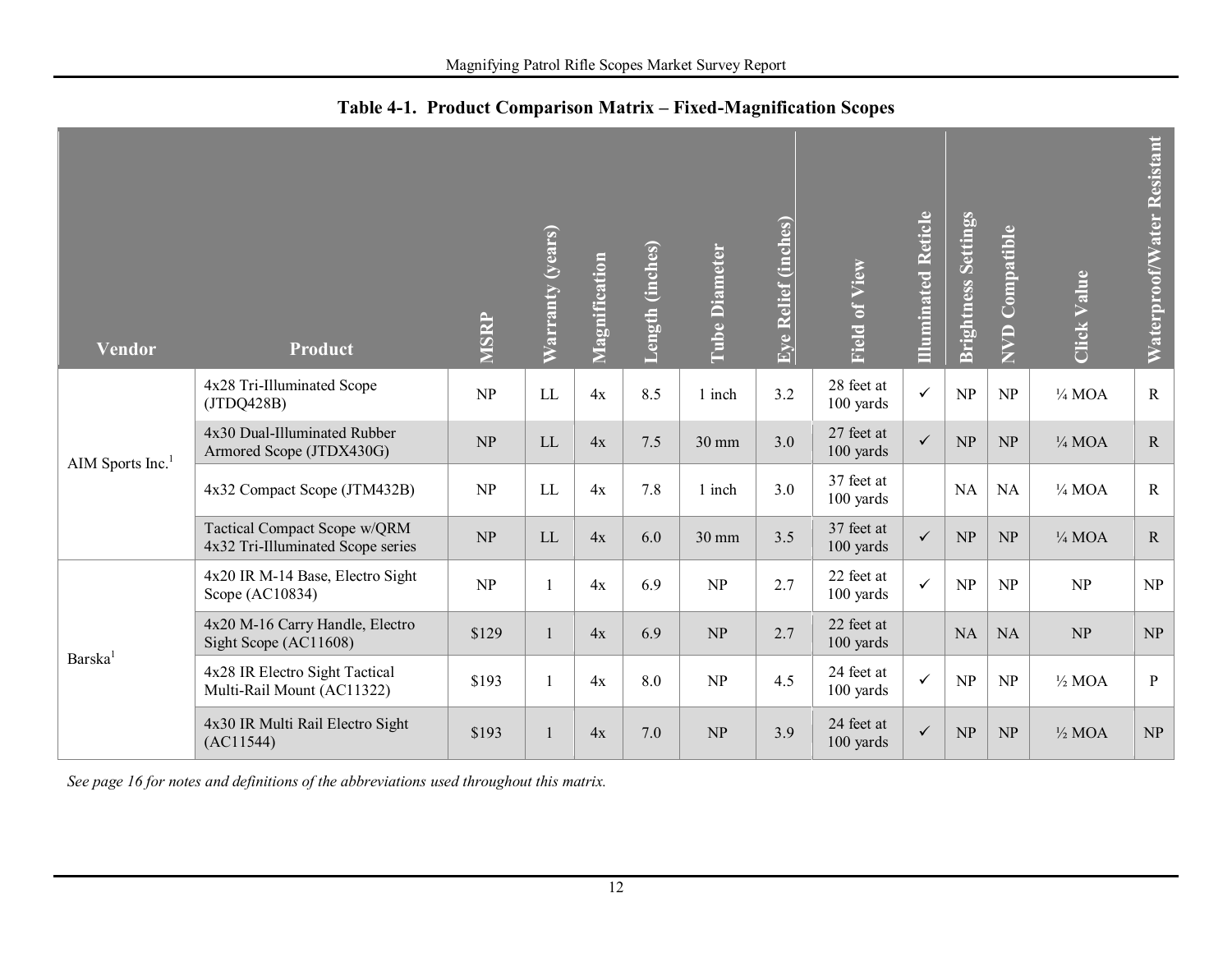| Vendor                                      | <b>Product</b>                                                           | <b>MSRP</b> | Warranty (years) | Magnification | Length (inches) | <b>Tube Diameter</b>            | Eye Relief (inches) | Field of View           | Illuminated Reticle | <b>Brightness Settings</b> | Compatible<br><b>AND</b> | <b>Click Value</b> | Waterproof/Water Resistant |
|---------------------------------------------|--------------------------------------------------------------------------|-------------|------------------|---------------|-----------------|---------------------------------|---------------------|-------------------------|---------------------|----------------------------|--------------------------|--------------------|----------------------------|
|                                             | Stealth Tactical <sup>™</sup> Scope<br>(STS4X32LE)                       | NP          | $\rm LL$         | 4x            | 8.7             | 1 inch                          | 4.0                 | 34 feet at<br>100 yards |                     | $\rm NA$                   | NA                       | $\frac{1}{4}$ MOA  | NP                         |
| BSA Optics Inc. <sup>1</sup>                | Tactical Weapon <sup>™</sup> Scope (TW4X20)                              | \$50        | LL               | 4x            | 6.4             | NP                              | 3.8                 | 24 feet at<br>100 yards |                     | <b>NA</b>                  | NA                       | $\frac{1}{4}$ MOA  | NP                         |
|                                             | Tactical Weapon Scope (TW4X30)                                           | \$70        | LL               | 4x            | 8.1             | 1 inch                          | 4.0                 | 23 feet at<br>100 yards |                     | $\rm NA$                   | $\rm NA$                 | $\frac{1}{4}$ MOA  | NP                         |
| Burris Company <sup>1</sup>                 | $AR-332^{m}$ (300208)                                                    | NP          |                  | 3x            | 5.3             | $\ensuremath{\text{NP}}\xspace$ | 3.5                 | 32 feet at<br>100 yards | $\checkmark$        | NP                         | NP                       | $\frac{1}{3}$ MOA  | $\mathbf{P}$               |
| <b>Bushnell</b><br>Corporation <sup>1</sup> | AR Optics 2x MP (AR730232)                                               | \$341       | LL               | 2x            | 6.8             | NP                              | NP                  | 44 feet at<br>100 yards | $\checkmark$        | 5                          | NP                       | $\frac{1}{4}$ MOA  | $\mathbf{P}$               |
| Leupold $&$<br>Stevens Inc. <sup>2</sup>    | Mark 4 High Accuracy Multi-Range<br>Riflescope (HAMR) 4x24mm<br>(110995) | \$1,625     | 5                | 4x            | 5.7             | 3 inches                        | 2.8                 | 32 feet at<br>100 yards | $\checkmark$        | NP                         | $\checkmark$             | $\frac{1}{3}$ MOA  | $\mathbf{P}$               |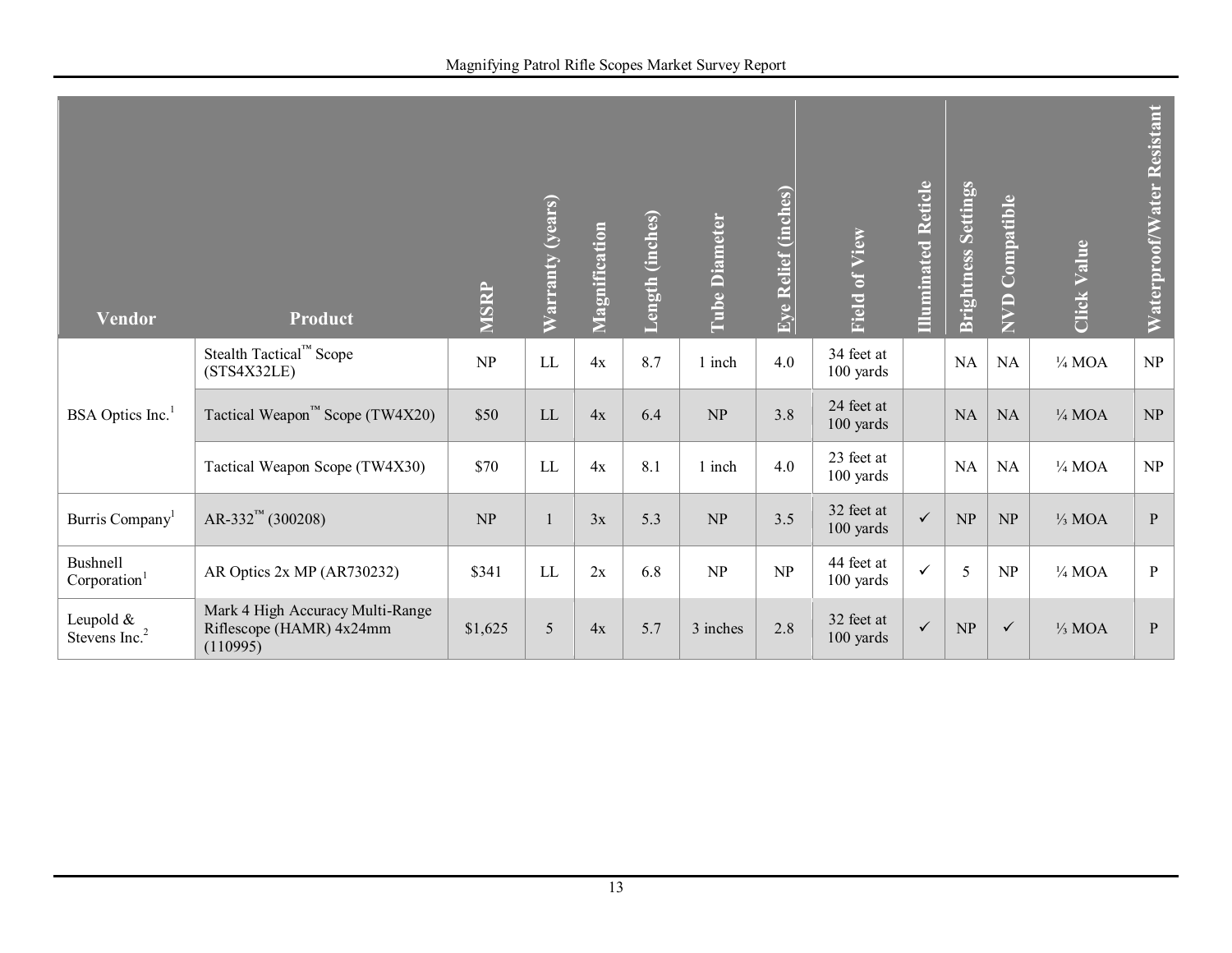| Vendor                                  | <b>Product</b>                                                                                                                  | MSRP                            | Warranty (years)           | Magnification | Length (inches)       | <b>Tube Diameter</b> | Eye Relief (inches)   | Field of View           | Illuminated Reticle | <b>Brightness Settings</b> | NVD Compatible | <b>Click Value</b> | Waterproof/Water Resistant      |
|-----------------------------------------|---------------------------------------------------------------------------------------------------------------------------------|---------------------------------|----------------------------|---------------|-----------------------|----------------------|-----------------------|-------------------------|---------------------|----------------------------|----------------|--------------------|---------------------------------|
|                                         | Mark III Tactical Series 4x32<br>(STP432G, STM432G,<br>STM432GV2, and STP432GV2)                                                | NP                              | LL                         | 4x            | 6.6                   | NP                   | 3.0                   | 27 feet at<br>100 yards | $\checkmark$        | $\overline{3}$             | NP             | $\frac{1}{2}$ MOA  | NP                              |
|                                         | Rubber Tactical - Double<br>Illumination Series 4x30<br>(SEECR430R, SEECRAQ430R,<br>SECRR430R, SECRRAQ430R, and<br>SEECRMQ430R) | NP                              | <b>LL</b>                  | 4x            | 7.5                   | 30 mm                | 3.0                   | 26 feet at<br>100 yards | $\checkmark$        | $\overline{3}$             | NP             | $\frac{1}{4}$ MOA  | NP                              |
|                                         | SRT Series 4x32 (SRTM432G,<br>SRTP432G, and SRTR432G)                                                                           | NP                              | LL                         | 4x            | 6.6                   | NP                   | 3.0                   | 27 feet at<br>100 yards | $\checkmark$        | $7\phantom{.0}$            | NP             | $\frac{1}{2}$ MOA  | NP                              |
| New Century<br>NcSTAR Inc. <sup>2</sup> | Tactical 3-Rail Sighting System 4x32<br>(SC3RSM432B, SC3RSP432B, and<br>SC3RSR432B)                                             | NP                              | LL                         | 4x            | 6.9                   | 34 mm                | 3.1                   | 25 feet at<br>100 yards |                     | NA                         | NA             | $\frac{1}{4}$ MOA  | NP                              |
|                                         | Tactical Series 4x20 (SCA420B)                                                                                                  | NP                              | LL                         | 4x            | 7.9                   | $0.75$ inch          | 2.5                   | 26 feet at<br>100 yards |                     | NA                         | <b>NA</b>      | NP                 | NP                              |
|                                         | Tactical Series 4x22 (SCABQ422B,<br>SCMBQ422B, and SCMSQ422B)                                                                   | $\ensuremath{\text{NP}}\xspace$ | $\mathop{\rm LL}\nolimits$ | 4x            | 6.9                   | 34 mm                | 3.0                   | 22 feet at<br>100 yards |                     | NA                         | NA             | $\frac{1}{4}$ MOA  | $\ensuremath{\text{NP}}\xspace$ |
|                                         | Tactical Series 4x30 (SC430B)                                                                                                   | NP                              | LL                         | 4x            | 8.7                   | 1 inch               | 3.0                   | 26 feet at<br>100 yards |                     | NA                         | <b>NA</b>      | $\frac{1}{4}$ MOA  | NP                              |
|                                         | Tactical Series 4x30 (SEC430G and<br>SECAQ430G)                                                                                 | NP                              | LL                         | 4x            | $6.8$ to<br>$6.9^{3}$ | 1 inch               | $2.5$ or<br>$3.0^{3}$ | 26 feet at<br>100 yards | $\checkmark$        | NP                         | NP             | $\frac{1}{4}$ MOA  | NP                              |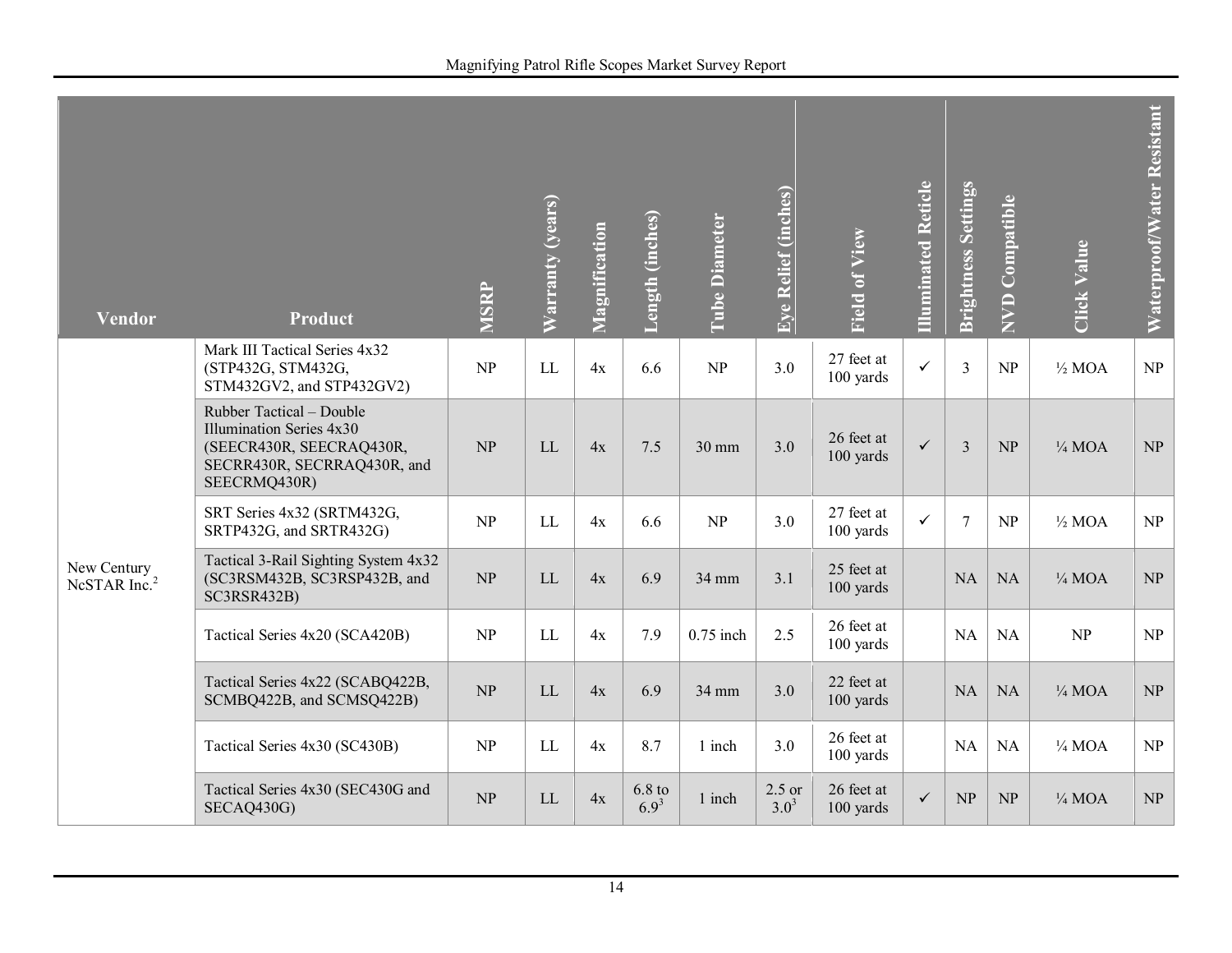| <b>Vendor</b>                        | Product                                   | MSRP                  | Warranty (years)           | Magnification | Length (inches) | <b>Tube Diameter</b>            | Eye Relief (inches) | Field of View           | Illuminated Reticle | <b>Brightness Settings</b> | NVD Compatible | Click Value                                              | Waterproof/Water Resistant |
|--------------------------------------|-------------------------------------------|-----------------------|----------------------------|---------------|-----------------|---------------------------------|---------------------|-------------------------|---------------------|----------------------------|----------------|----------------------------------------------------------|----------------------------|
| Nikon Sport<br>Optics <sup>1</sup>   | P-223 3x32 (8496)                         | \$150                 | $\rm LL$                   | 3x            | 8.1             | 1 inch                          | 3.4                 | 36 feet at<br>100 yards |                     | NA                         | <b>NA</b>      | $\frac{1}{2}$ MOA                                        | $\, {\bf P}$               |
| Raytheon ELCAN<br>Optical            | SpecterOS $3.4x^{m}$                      | \$899                 | $\mathbf{1}$               | 3.4x          | 7.0             | 42 mm                           | 2.8                 | $8^{\circ}$             | $\checkmark$        | 9                          | NP             | 1 MOA                                                    | $\, {\bf P}$               |
| Technologies <sup>2</sup>            | SpecterOS $4x^{\text{\tiny{TM}}}$         | \$999                 | 1                          | 4x            | 6.0             | 42 mm                           | 2.8                 | $6^{\circ}$             | $\checkmark$        | 10                         | $\checkmark$   | $\frac{1}{2}$ MOA                                        | $\, {\bf P}$               |
| Sellmark<br>Corporation <sup>1</sup> | Firefield® 3x Combat Sight<br>(FF13023)   | \$180                 | $\overline{3}$             | 3x            | 5.8             | $\ensuremath{\text{NP}}\xspace$ | 3.3                 | 31 feet at<br>100 yards | $\checkmark$        | 5                          | NP             | $\frac{1}{4}$ MOA                                        | $\, {\bf P}$               |
|                                      | Trijicon ACOG <sup>®</sup> 1.5x16S series | \$1,083               | LL                         | 1.5x          | 4.0             | NP                              | 2.4                 | 39 feet at<br>100 yards | $\checkmark$        | $\mathbf{A}$               |                | $\frac{1}{2}$ MOA                                        | $\, {\bf P}$               |
|                                      | Trijicon ACOG 1.5x24 series               | \$1,148               | $\mathop{\rm LL}\nolimits$ | 1.5x          | 5.8             | $\ensuremath{\text{NP}}\xspace$ | 3.6                 | 26 feet at<br>100 yards | $\checkmark$        | $\mathbf{A}$               |                | $\frac{1}{3}$ MOA                                        | $\, {\bf P}$               |
| Trijicon Inc. $1$                    | Trijicon ACOG 2x20 series                 | \$1,148               | LL                         | 2x            | 5.3             | NP                              | 2.1                 | 30 feet at<br>100 yards | $\checkmark$        | $\mathbf{A}$               |                | $\frac{1}{2}$ MOA                                        | $\mathbf{P}$               |
|                                      | Trijicon ACOG 3x30 series                 | \$1,257               | LL                         | 3x            | 6.1             | $\ensuremath{\text{NP}}\xspace$ | 1.9                 | 19 feet at<br>100 yards | $\checkmark$        | $\mathbf{A}$               |                | $\frac{1}{4}$ MOA                                        | $\, {\bf p}$               |
|                                      | Trijicon ACOG 3.5x35 series               | \$1,476 to<br>\$1,854 | $\mathop{\rm LL}$          | 3.5x          | 8.0             | NP                              | 2.4                 | 29 feet at<br>100 yards | $\checkmark$        | $\mathbf{A}$               |                | 1/ <sub>3</sub> MOA or<br>$\frac{1}{4}$ MOA <sup>3</sup> | $\, {\bf P}$               |
|                                      | Trijicon ACOG 4x32 series                 | \$1,192 to<br>\$1,285 | LL                         | $4x$          | 5.8             | $\ensuremath{\text{NP}}\xspace$ | 1.5                 | 37 feet at<br>100 yards | $\checkmark^4$      |                            |                | $\frac{1}{2}$ MOA                                        | $\, {\bf P}$               |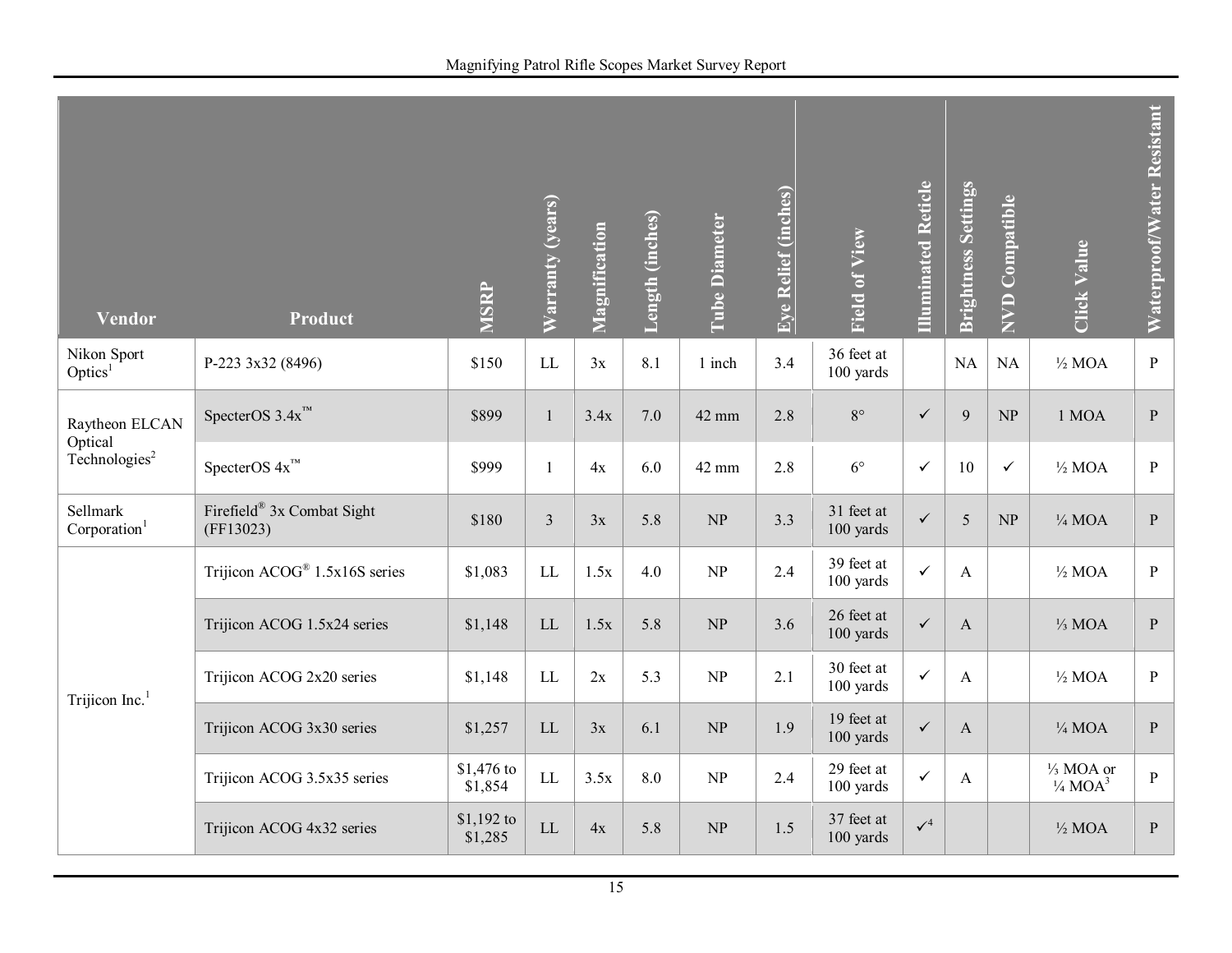| Vendor                                                                                                                                                                                                                                                                                                                                                                                                                                                                                                                                                                                                                                                                                                                                               | Product                                    | MSRP                  | Warranty (years) | Magnification | Length (inches) | <b>Tube Diameter</b>            | Eye Relief (inches) | Field of View           | <b>Illuminated Reticle</b> | <b>Brightness Settings</b> | NVD Compatible | <b>Click Value</b> | Waterproof/Water Resistant |
|------------------------------------------------------------------------------------------------------------------------------------------------------------------------------------------------------------------------------------------------------------------------------------------------------------------------------------------------------------------------------------------------------------------------------------------------------------------------------------------------------------------------------------------------------------------------------------------------------------------------------------------------------------------------------------------------------------------------------------------------------|--------------------------------------------|-----------------------|------------------|---------------|-----------------|---------------------------------|---------------------|-------------------------|----------------------------|----------------------------|----------------|--------------------|----------------------------|
| Trijicon Inc. $1$                                                                                                                                                                                                                                                                                                                                                                                                                                                                                                                                                                                                                                                                                                                                    | Trijicon ACOG 4x32 BAC series              | \$1,380 to<br>\$1,698 | ${\rm LL}$       | 4x            | 5.8             | NP                              | 1.5                 | 37 feet at<br>100 yards | $\checkmark$               | $\mathbf{A}$               |                | $\frac{1}{2}$ MOA  | $\, {\bf P}$               |
|                                                                                                                                                                                                                                                                                                                                                                                                                                                                                                                                                                                                                                                                                                                                                      | Trijicon ACOG 4x32 LED (TA02)              | \$1,476               | LL               | 4x            | 6.0             | $\ensuremath{\text{NP}}\xspace$ | $1.5$               | 37 feet at<br>100 yards | $\checkmark$               | NP                         | NP             | $\frac{1}{2}$ MOA  | ${\bf P}$                  |
| Valdada Optics <sup>1</sup>                                                                                                                                                                                                                                                                                                                                                                                                                                                                                                                                                                                                                                                                                                                          | QR-TS 3x25 30mm Tactical BDC<br>.223 Scope | \$895                 | LL               | 3x            | 5.7             | 30 mm                           | 3.5                 | 38 feet at<br>100 yards | $\checkmark$               | $\overline{7}$             | NP             | $\frac{1}{4}$ MOA  | $\mathbf{P}$               |
| Notes:<br><sup>1</sup> Vendor did not confirm information provided in this matrix. Information was collected from vendor websites.<br><sup>2</sup> Vendor confirmed information provided in this matrix.<br><sup>3</sup> Varies by model.<br><sup>4</sup> Tritium illumination; only visible in low light.<br>$\checkmark$ -scope is equipped with corresponding feature<br>Blank cell—scope is not equipped with corresponding feature<br>MSRP-manufacturer's suggested retail price<br>NVD-night vision device<br>mm-millimeters<br>NP-information was not provided by the vendor or available on the vendor's website<br>NA-not applicable<br>Warranty (years): Limited Lifetime (LL)<br>Brightness Settings: Automatic Brightness Adjustment (A) |                                            |                       |                  |               |                 |                                 |                     |                         |                            |                            |                |                    |                            |

Click Value: Minute of Angle (MOA)

Waterproof/Water Resistant: Waterproof (P); Water Resistant (R)

Information presented in this table is based on data gathered from November 2012 to June 2013.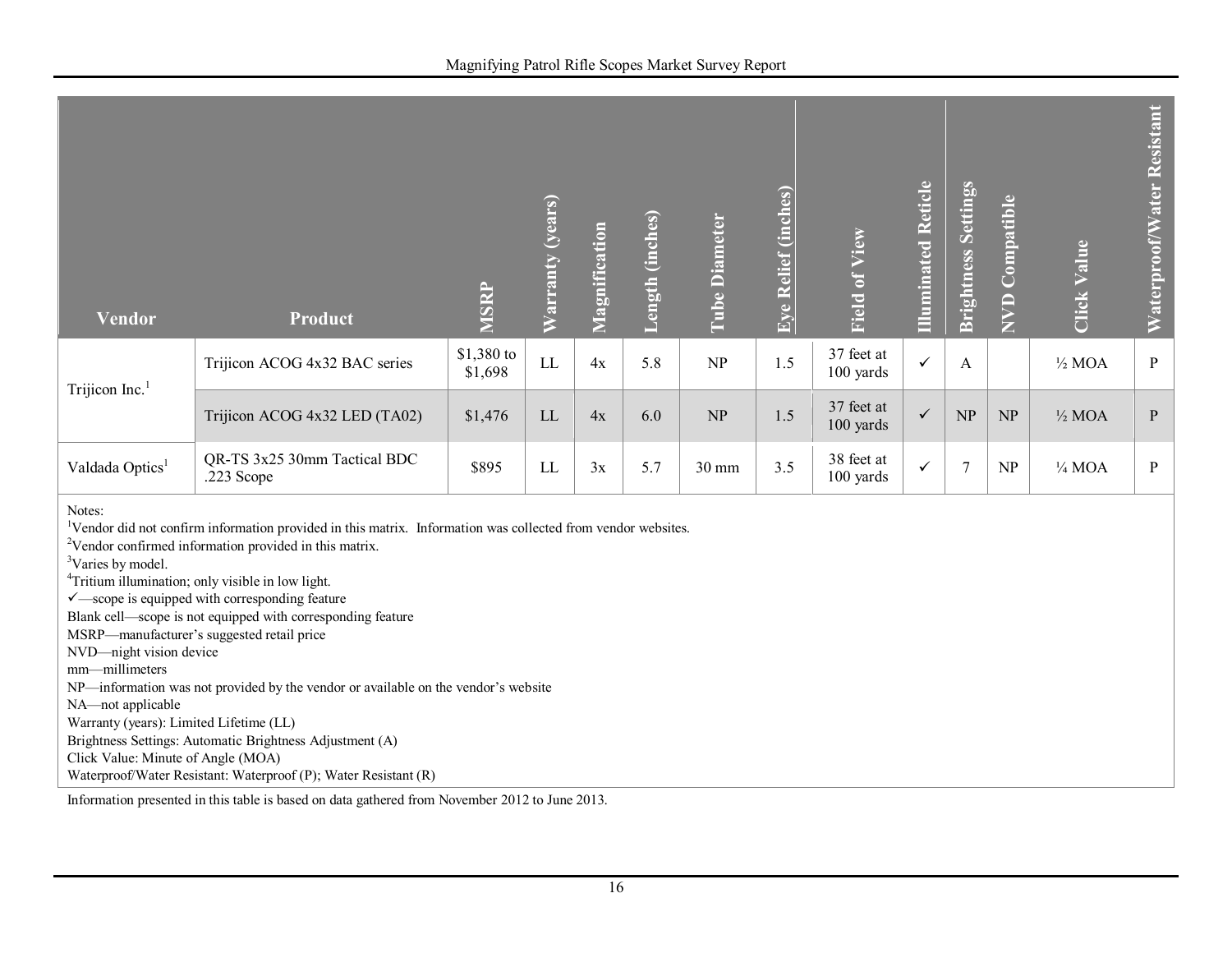## <span id="page-21-0"></span>**5. VENDOR CONTACT INFORMATION**

Additional information on the magnifying patrol rifle scopes included in this market survey report can be obtained from the vendors listed in Table 5-1.

<span id="page-21-1"></span>

| Vendor                                                                | <b>Phone Number</b>                    | <b>Website/E-Mail Address</b>                                                                                                 |
|-----------------------------------------------------------------------|----------------------------------------|-------------------------------------------------------------------------------------------------------------------------------|
| AIM Sports Inc.                                                       | $(909)$ 923-2228<br>$(855)$ 275-4246   | http://aimsportsinc.com<br>sales@aimsportsinc.com<br>customerservice@aimsportsinc.com                                         |
| <b>Barska</b>                                                         | $(888) 666-6769$<br>$(909)$ 445-8168   | http://www.barska.com<br>sales@barska.com                                                                                     |
| BSA Optics Inc.                                                       | $(954) 581 - 2144$                     | http://www.bsaoptics.com<br>info@bsaoptics.com                                                                                |
| <b>Burris Company</b><br>(Burris Company and<br>Steiner-Optik brands) | $(970)$ 356-1670                       | http://www.burristactical.com<br>customerservice@burrisoptics.com<br>http://www.steiner-binoculars.com<br>military@steiner.de |
| <b>Bushnell Corporation</b>                                           | $(800)$ 423-3537<br>$(913) 752 - 3400$ | http://www.bushnell.com<br>customerservice@bushnell.com                                                                       |
| Kruger Optical                                                        | $(888) 526 - 7779$                     | http://www.krugeroptical.com<br>info@krugeroptical.com                                                                        |
| Leatherwood/Hi-Lux<br>Optics                                          | $(310)$ 257-8142                       | http://www.leatherwoodoptics.com<br>http://hi-luxoptics.com<br>sales@hi-luxoptics.com                                         |
| Leupold & Stevens<br>Inc.                                             | $(800)$ 538-7653                       | http://www.leupold.com/tactical<br>tacticaloptics@leupold.com                                                                 |
| Millett Industries                                                    | $(888)$ 276-5945                       | http://www.millettsights.com                                                                                                  |
| New Century<br>NcSTAR Inc.                                            | $(866) 627 - 8278$                     | http://www.ncstar.com<br>http://www.vism.com<br>sales@ncstar.com                                                              |
| Nightforce Optics Inc.                                                | $(706)$ 508-4908                       | http://nightforceoptics.com<br>info@nightforceoptics.com<br>militaryinfo@nightforceoptics.com                                 |
| Nikon Sport Optics                                                    | $(800)$ 645-6687                       | http://www.nikonsportoptics.com                                                                                               |
| Raytheon ELCAN<br><b>Optical Technologies</b>                         | $(705)$ 526-5401                       | http://elcansightingsystems.com<br>daniel.pettry@raytheon.com                                                                 |

#### **Table 5-1. Vendor Contact Information**